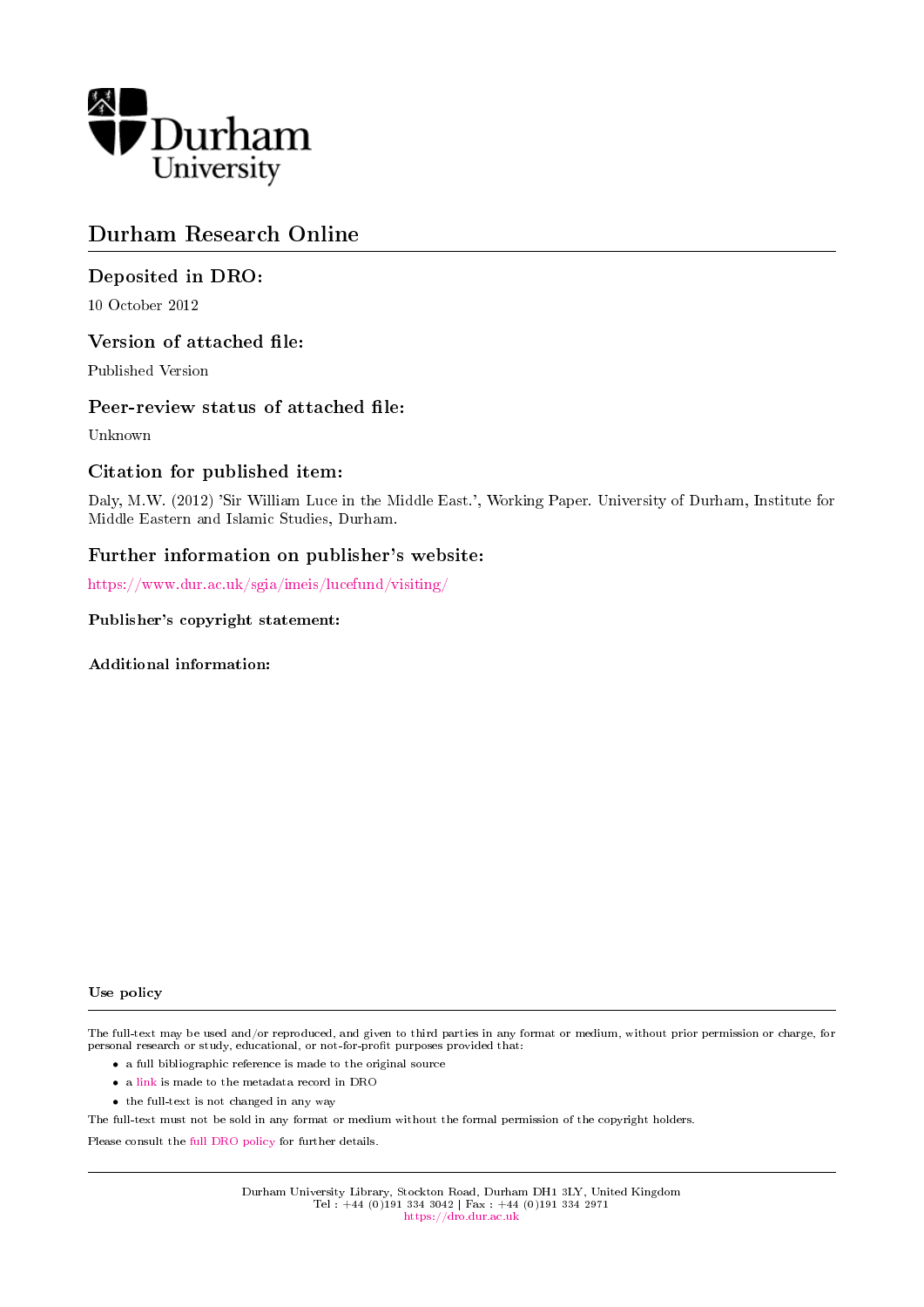### **The Sir William Luce Memorial Lecture**

### **21 June 2012**

### *Sir William Luce in the Middle East*

# **by**

### **M. W. Daly**

Luce's "Class" of 1930 in the Sudan Political Service was not one of those famous for its scholars or athletes. Of the fifteen recruited that year, only one had a first-class degree, four had thirds, and one had a fourth. Of those who reached retirement age in the Sudan, one became Director of Economics and Trade, and five retired after achieving the rank of Governor. Incidentally the member with the fourth-class degree had played football and squash for Oxford and retired as the Senior Judge in the Sudan.

There was nothing unusual about Luce"s early career in the Sudan. After the normal short training course in Khartoum he was posted to al-Damer in Berber Province, downriver from Khartoum, in September 1930 as an Assistant District Commissioner; then, from July 1932, to Berber town; and finally in April 1933 to Shendi. Berber Province was picture-postcard Northern Sudan, with old, historic towns, irrigated agriculture along the Nile, and famous nomadic tribes in the hinterland.

In 1934, after leave, Luce was transferred to the westernmost part of the country, Darfur, as Assistant DC at Nyala, the principal town of the huge and sparsely-populated southern district.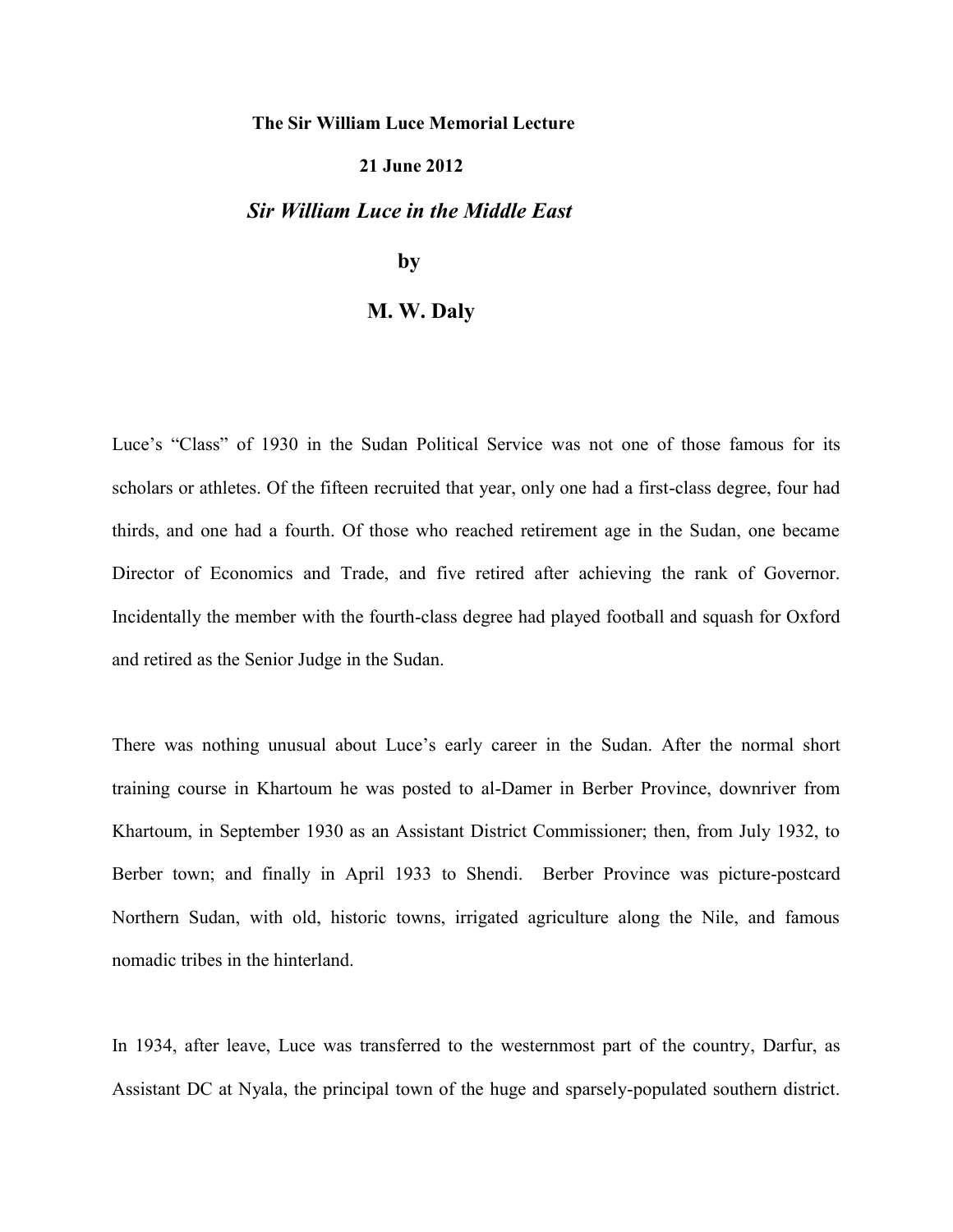Although there is no reason to doubt that Luce gained valuable practical experience there – not least in the nuts and bolts of tribal administration – there was nothing remarkable about his tenure. His official correspondence shows neither exceptional achievement nor, frankly, much interest in the place; we find no tribal histories over his name, no study of onomastics or interest in archaeology: private letters home confirm an impression of restlessness and boredom. Wilfred Thesiger was among his colleagues in Darfur, but their paths diverged.

The first of several turning points in Luce's career came with his transfer, in December 1936, to Hasaheisa in the Blue Nile Province. This followed closely upon Luce"s marriage; I think he might have left the Sudan altogether if he had expected a longer stay in Darfur. In any case, at Hasaheisa he was able to combine routine administrative work with a much livelier social life in the Sudan"s most important province. Even during this period of retrenchment there were fourteen DCs and ADCs there. The nearby town of Wad Medani had a heterogeneous and vibrant community of expatriates.

Whatever future Luce may have foreseen, in Blue Nile a much wider world came more clearly into view. In the normal course of business he now found himself in regular contact with the senior echelons of the Sudan Government and the many official and private visitors who passed through. He and his wife established their first real Sudanese home there; and through that imponderable and subjective mixture of experience, talent, and personality by which the up-andcoming are identified, he began to make a mark.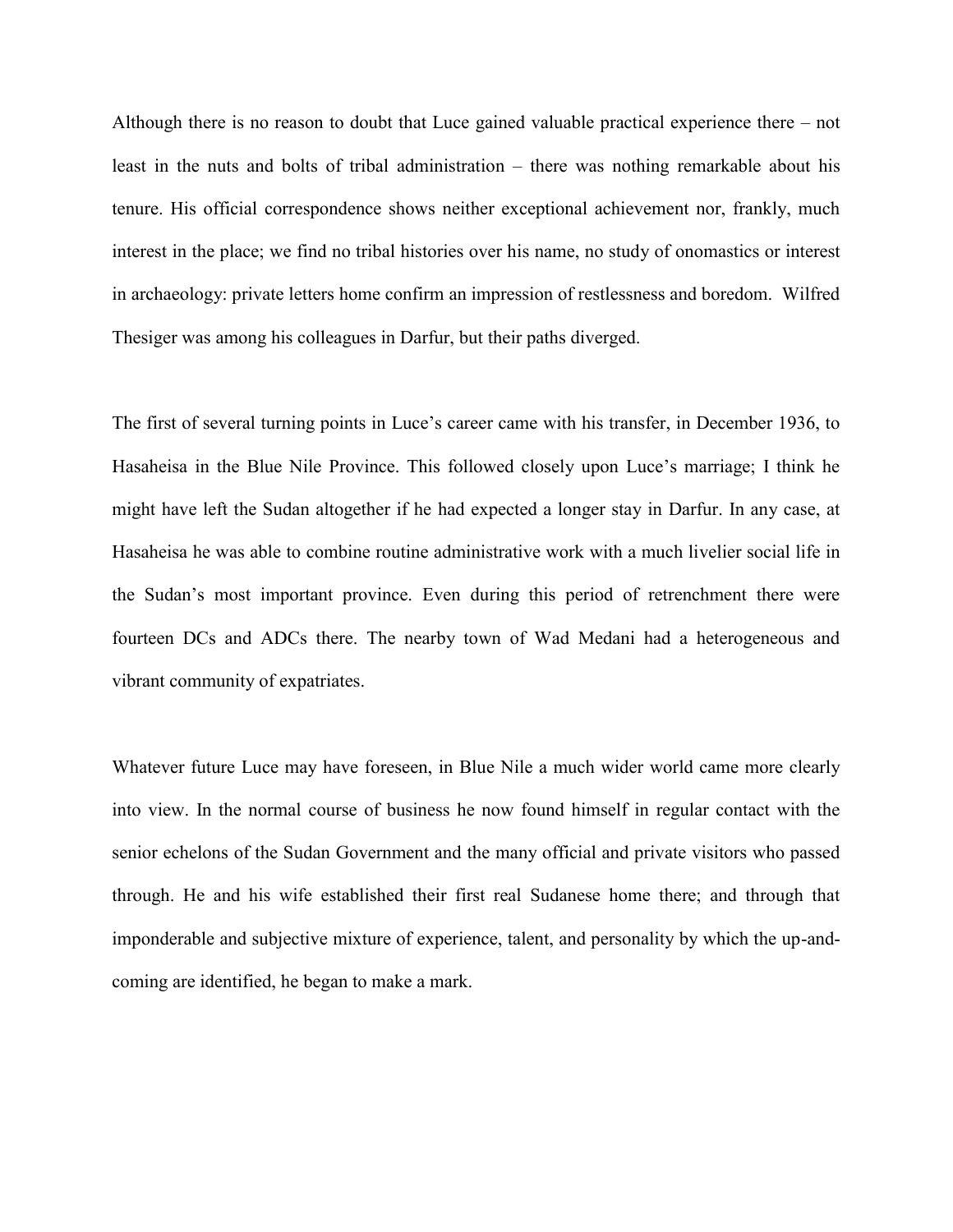Luce shared with many members of the Political Service extreme discomfort during the Second World War, for reasons both obvious and private. The crisis of August-September 1939 found him on leave in England, and he made the urgent return journey aboard the "Montcalm", an old Canadian-Pacific liner, with 350 other employees of the Sudan Government. The period of the "Twilight War" was one during which, in the Sudan as well, boredom alternated with suspense. But the British there found themselves facing 200,000 soldiers of Fascist Italy in neighboring Libya, Eritrea and Ethiopia. The pessimism of the Governor-General, Stewart Symes, was reflected in inaction indistinguishable from defeatism, and jokes were made about the country"s meager defenses.

Luce and his colleagues faced a quandary. In Europe their brothers were in arms, while in the Sudan they only stood and waited. Nothing happened. A decision had been made that no one over the age of 32 would be released to the war, but Luce was 32 plus two months. In his diary he wrote:

It is absolutely maddening for people like myself who are only just over the age; as far as I am concerned, everything now depends on whether my transfer to … [the Civil Secretary's department in] Khartoum goes through at the beginning of the year;... if it is postponed … or cancelled, and they give me nothing equally good, then I can see nothing for it but to resign. In an airmail letter I had from M[argaret] [his wife] yesterday – the first [such letter] – she clearly feels the same. Quite apart from one"s natural instinct to go and fight, I do feel very strongly that the great mission and opportunity of my generation will come at the end of this war, when a new basis for the future life of the world has to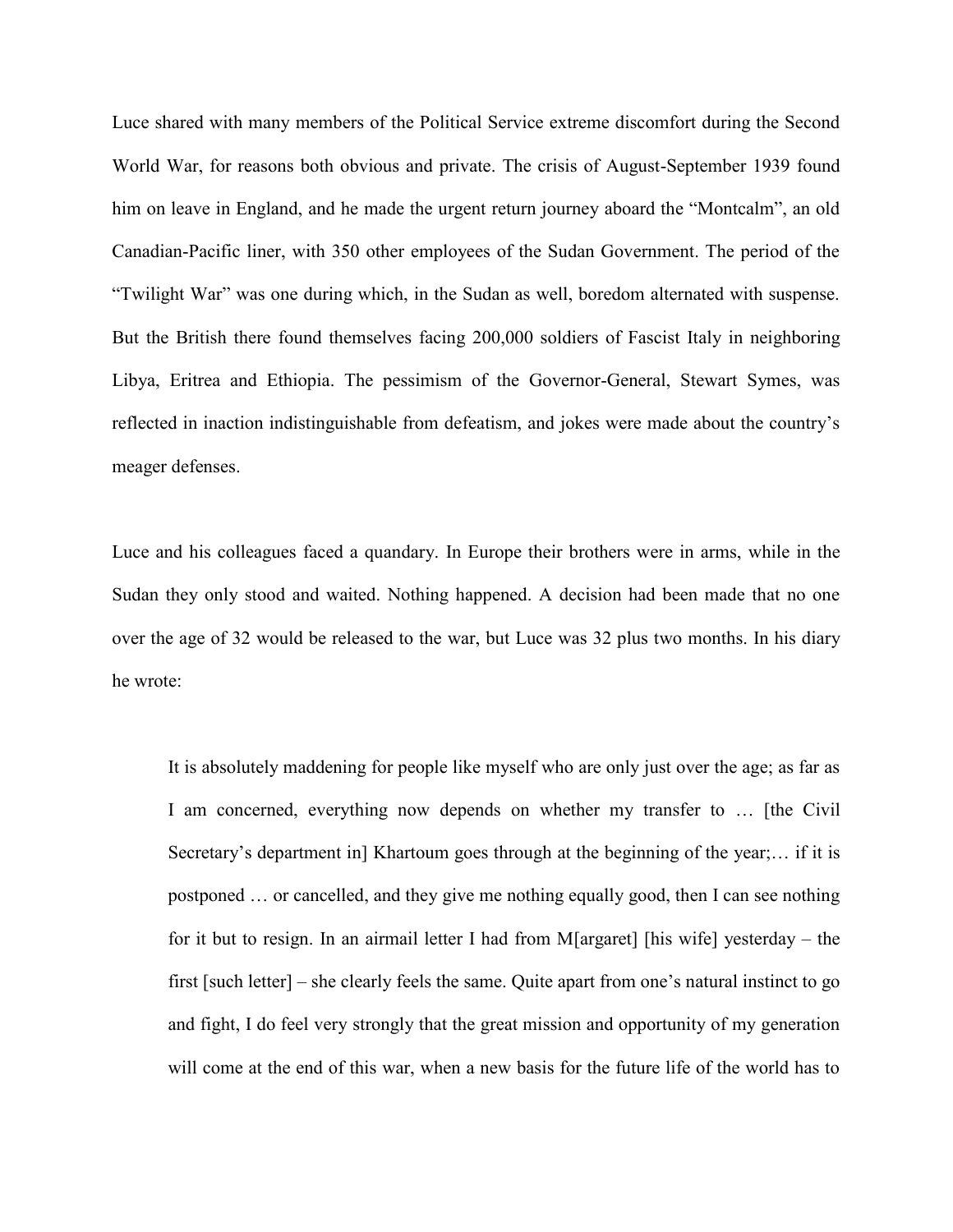be built; I hate the idea of being excluded from that work…. In the meantime … I feel I am completely wasting my time.

There we catch a glimpse of Luce otherwise found only in private correspondence. Here is another, from a week later. When his Governor told him that "the individual must eliminate his private inclinations and do exactly what he is told by "authority" … [because] only the "authority" can know how best the individual can be employed in winning the war", Luce reacted strongly:

…there is far too much talk about the need for totalitarian organization [he wrote in his diary]. … what is this fount of infallible wisdom which knows exactly the capabilities of each individual … ? In England it consists of a body of men, many, if not all, of whom, at one time or another … have proved their judgment, and sometimes their moral values, to be false and unreliable….

Some of Luce's colleagues resigned. Workloads increased for those who remained, and separation from family in Britain was prolonged; he and his wife were apart for over five years. By the time the Italian threat was removed – in a spectacular and largely forgotten campaign – the British in the Sudan had settled into a prolonged supporting role.

A second turning point occurred in 1941 when, at the age of 34, Luce was appointed Private Secretary to the new Governor-General, Hubert Huddleston. It is worth mentioning how this appointment came about: Luce asked for it. In the autumn of 1940 he told the head of the Service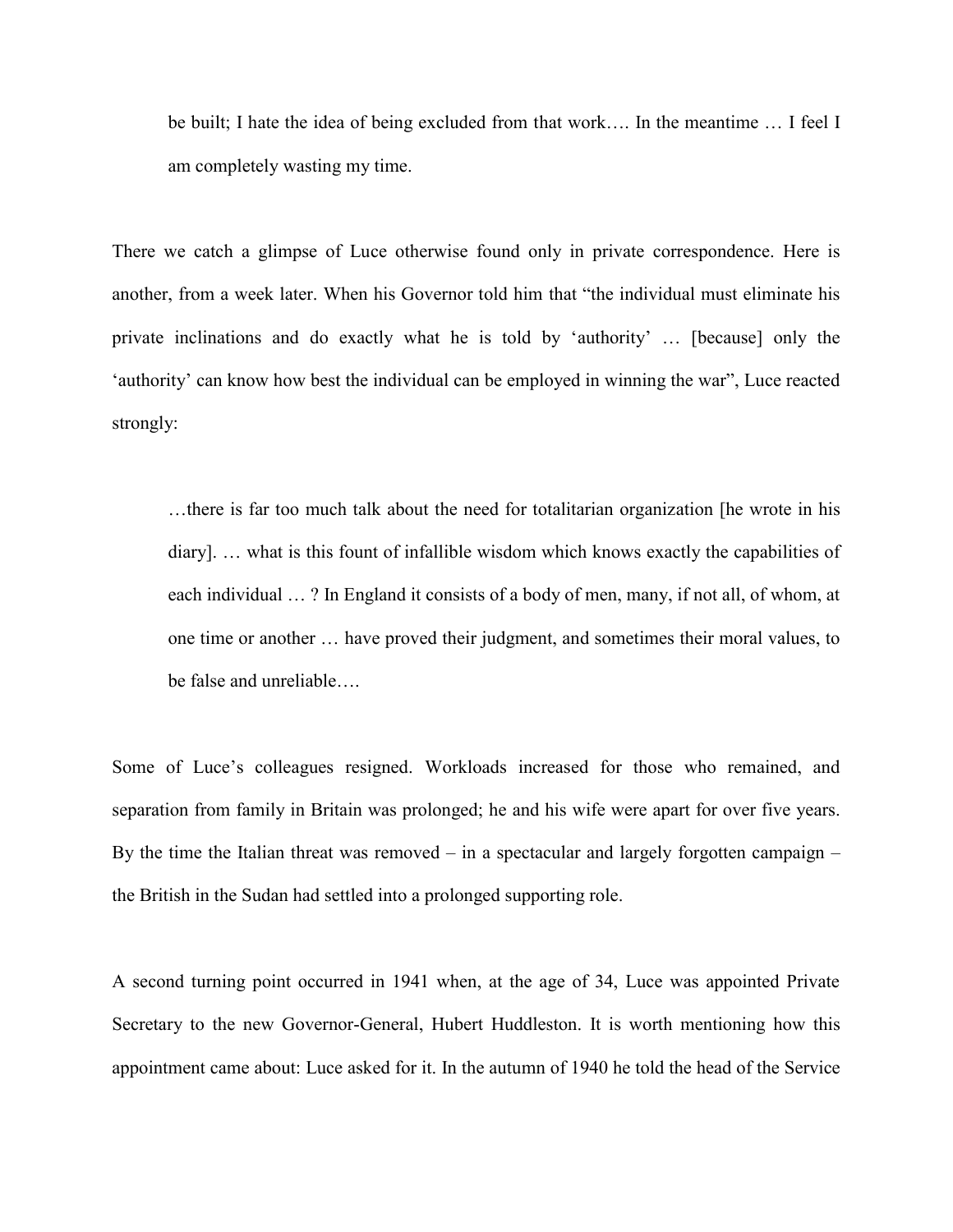that he could not face a *sixth* year in Hasaheisa, and when asked where he"d like to go, Luce said "into Khartoum". When nothing happened he brought it up again, and was appointed Private Secretary. That position was misnamed; several holders of the post had risen to high office in and after the Sudan. Luce ran the Governor-General"s office, accompanied him everywhere, drafted his confidential papers, participated in most of his important meetings and, during the war, met all the distinguished visitors who passed through the Sudan while the Mediterranean was closed. It was not an executive position but, for the right sort of man, it was excellent *training* for executive office.

The departure of Huddleston as Governor-General heralded a change for Luce, too. In January 1947 he was seconded for a course at the Imperial Defence College. During that unusual extended period in England he was active behind the scenes. The Foreign Office was trying to negotiate a new treaty with Egypt to preserve British control in both the Canal Zone and the Sudan. Luce kept secret documents to bring back with him, and when Harold MacMichael was due to speak to the class, Luce spent an hour with him privately, beforehand, telling him what to say. Returning to the Sudan, Luce began arguing boldly that preparing the Sudanese for selfgovernment should not obscure what he called the "even more important mandate – the establishing of British influence in the future Sudan when we are no longer in control". This was to be a theme of Luce"s entire subsequent career.

Luce"s appointment as Deputy Governor of Equatoria Province in June 1950 was I am sure intended to give him experience of the Southern Sudan before higher office in Khartoum.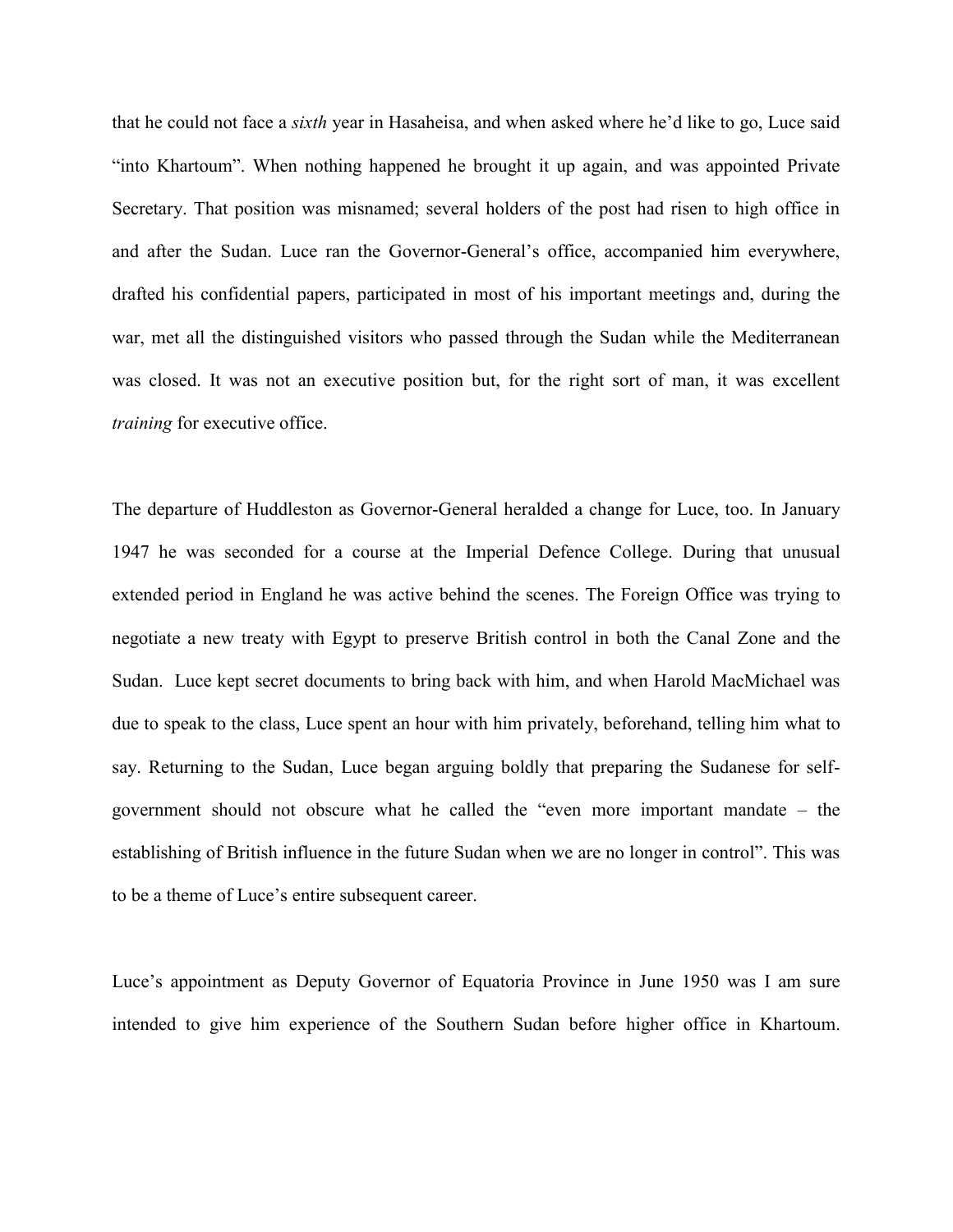Likewise his appointment in August 1951 as Governor of Blue Nile facilitated his return to the central government with appropriate rank.

In 1952 the Egyptian revolution brought to power a regime unencumbered by its predecessors" insistence on the King of Egypt"s sovereign rights in the Sudan. The new revolutionary regime agreed to recognize a Sudanese right to self-determination. This brought the Independence party there, the Umma, under the patronage of Sayyid Abd al-Rahman al-Mahdi, to the bargaining table, and in a turnabout they reached agreement with the Egyptians. With the pro-Egyptian party in Khartoum in congenital opposition this meant that there was suddenly no "government party" in the Sudan. Ensuing negotiations ended in the landmark 1953 Anglo-Egyptian Agreement for self-government and self-determination.

With their days numbered, the British had one overriding objective: that the Sudan should achieve actual independence rather than union with Egypt. That this meant empowering the tiny Northern Sudanese political class could not be helped. Long-term aims would best be served by cooperating to achieve early dissolution of the regime rather than holding on by force for a few more years.

Both in his newly-created and unique position as Adviser to the Governor-General for Constitutional and External Affairs, and, I would argue, in his subsequent posts in Aden and the Gulf, this was the constant line that Luce would advocate. Abandoning the language of diplomacy we might put it like this: Better to make an early, graceful exit than to *resist* leaving and be kicked out.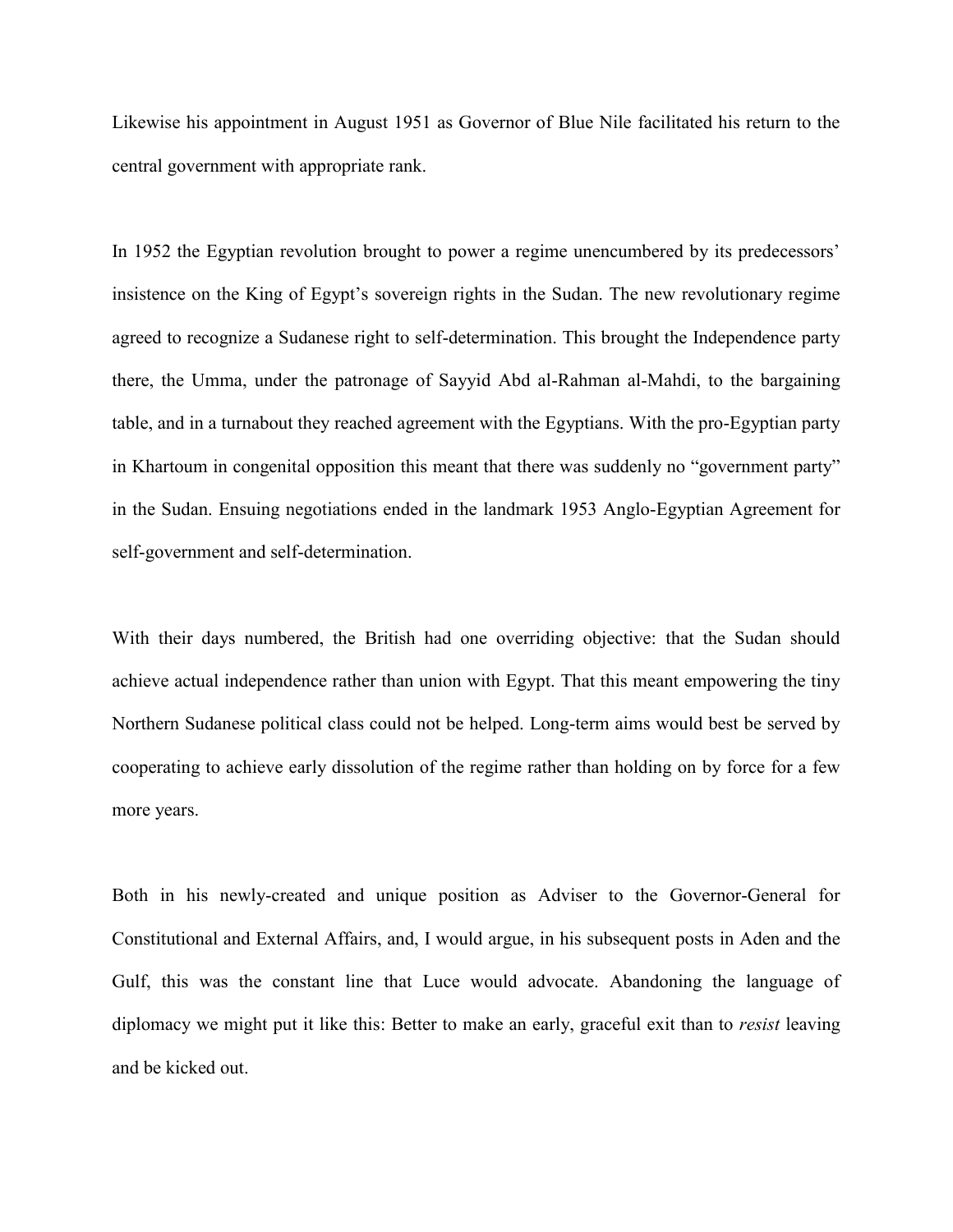Although he would reach the normal retirement age in 1955 anyway, Luce, in October 1954, wrote straightforwardly to Selwyn Lloyd:

It is essential for me for personal reasons to get another job when I leave the Sudan and of course, at my age, every year I wait reduces my eligibility. It would therefore be a great help to me in coming to a final decision about staying on to know whether the Foreign Office, or any other British Government Department, is likely to be interested in my future employment, either next year or a year or two later. If it is not, then of course I must look for employment elsewhere at the time most favourable to me personally.

Selwyn appreciated directness, and he wanted Luce in Khartoum until the end. He took the matter to Eden, who wrote, unusually: ""I am anxious that Luce should remain in Foreign Office employment after he leaves the Sudan and I think we can certainly give him an assurance that when the time comes we shall offer him a job."

As Adviser for Constitutional and External Affairs Luce was very active, privately, secretly, and almost never publicly. There is no question that he personally orchestrated the covert British attempt to help the anti-Egyptian Umma Party win the first Sudanese parliamentary elections; a remarkable formal agreement, *in writing*, was entered into (and was kept in the office safe of the so-called British Trade Commissioner so Luce had deniability). He was also, unconstitutionally, a conduit between the Governor-General and the Foreign Office. But the anomalous nature of the position left him exposed to criticism. No less a figure than the former Civil Secretary, James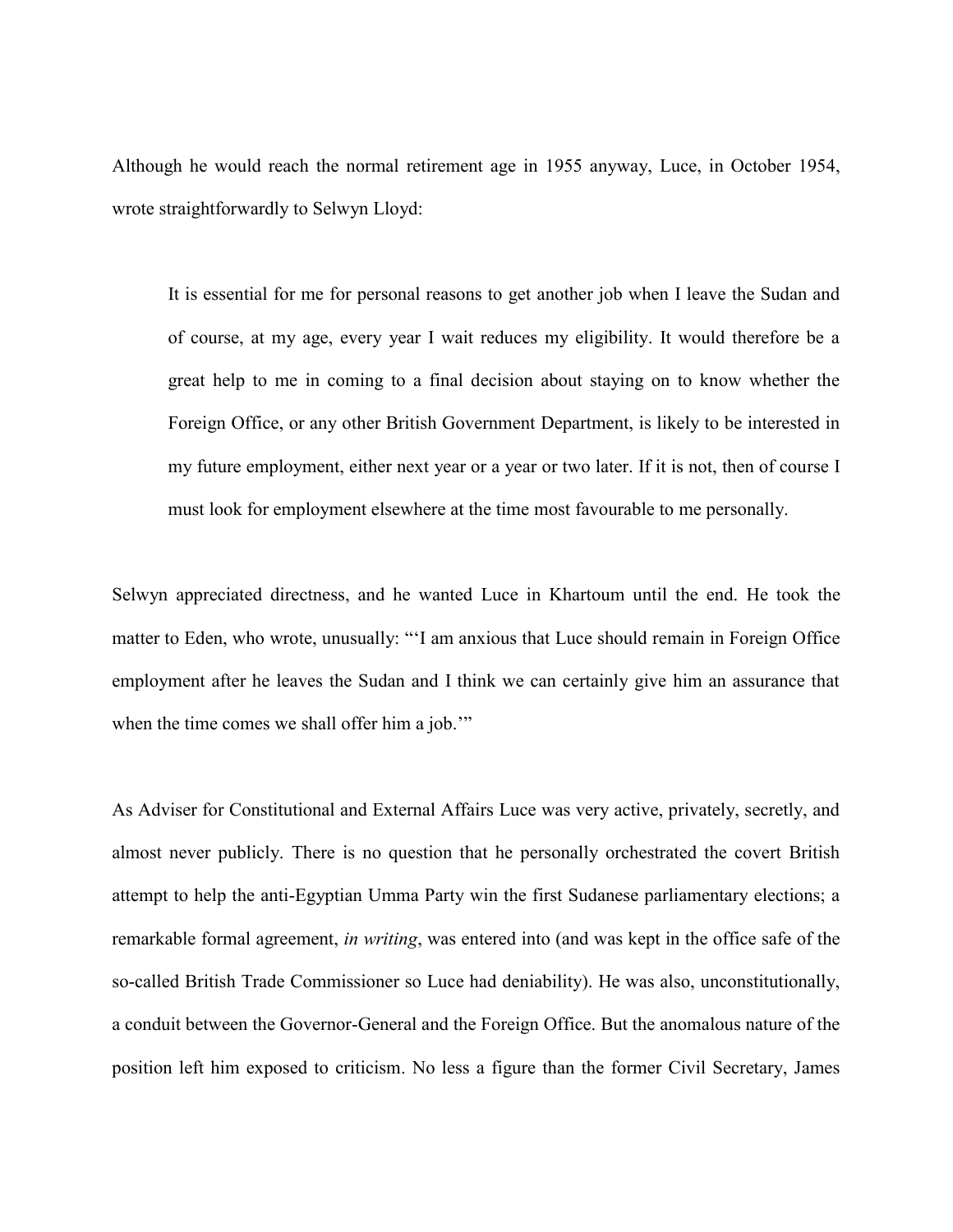Robertson, hinted darkly in his own trouble-making correspondence that the British in the Sudan now had no leader at all, and, referring to Luce, argued in July 1954 that a "plenipotentiary" should be sent out from London. To die-hards like him, even a hint of understanding for the Foreign Office point of view amounted to treachery.

But Luce had in fact never been part of the backwoods wing of the Political Service, with their inspired articles in the newspapers and planted parliamentary questions. I have yet to detect in his occasional ire any of the hurt feelings so common among departing British officials. He remained, above all, a realist.

Here is the contemporary opinion of Derek Riches, later Head of the Eastern Department, Foreign Office:

I am impressed by the objective, unemotional, and political approach of Mr. Luce to local political questions…. I also get the impression that he will do a great deal to re-establish confidence between the administration and Sudanese politicians by suppressing the tendency of British grievances and emotions to get involved in their mutual relations.

On 18 March 1955 Alexander Knox Helm became the last Governor-General. He left in mid-December. Luce remained until literally the end, *personally* shutting down the office in Kitchener's Palace at noon on 31 December 1955 and handing over the keys a few hours before the Sudan achieved independence.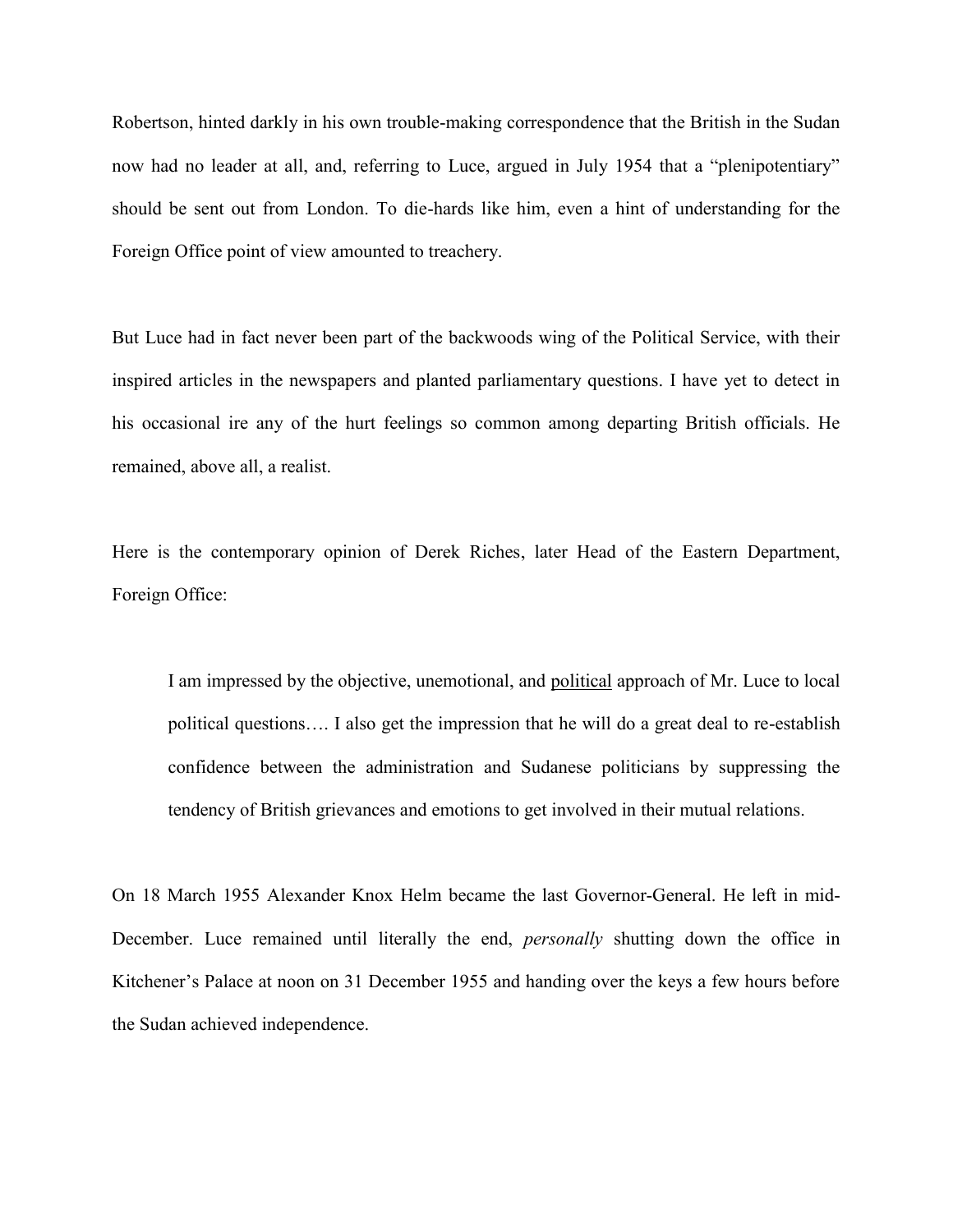The job that Selwyn and Eden had promised turned out to be the governorship of Aden: suitable, interesting, and thankless – but, in Luce"s case, perhaps these words were synonymous, for he might after the Sudan have been seen as a liquidation specialist, someone brought in to keep an old family firm going, to protect assets, and avoid bankruptcy, while putting things in order for a graceful sale.

Yet after Suez, liquidation was not what most people had in mind. Immediately upon assuming office in January 1957 Harold MacMillan ordered a vast, comprehensive review of the present and future constitutional status of every British colony: to continue the mercantile metaphor, a "profit and loss" statement. The Colonial Office"s response on Aden, both the Colony and the Protectorate, was clear and unambiguous. HMG was already on record in favor of a "considerable degree of self-government" but no foreseeable diminution of British "responsibilities" there. The review concluded:

Taking all considerations into account, particularly strategy, economic interests, and prestige and influence in the Middle East, Her Majesty's Government have a strong interest in the maintenance of control of Aden Colony for an indefinite future period.

Regarding the Protectorate, however, the review recognized both "a clear obligation ... to maintain and uphold … treaties with the Protected States", and a possibility of [evolving] a different kind of relationship". But British interest in the Protectorate was limited to its status as "a buffer between that Colony, the Yemen and Saudi Arabia". In other words, the Aden Colony"s role was as a base for protecting British interests in the Gulf and beyond; the Protectorate's role was in defence of the Colony.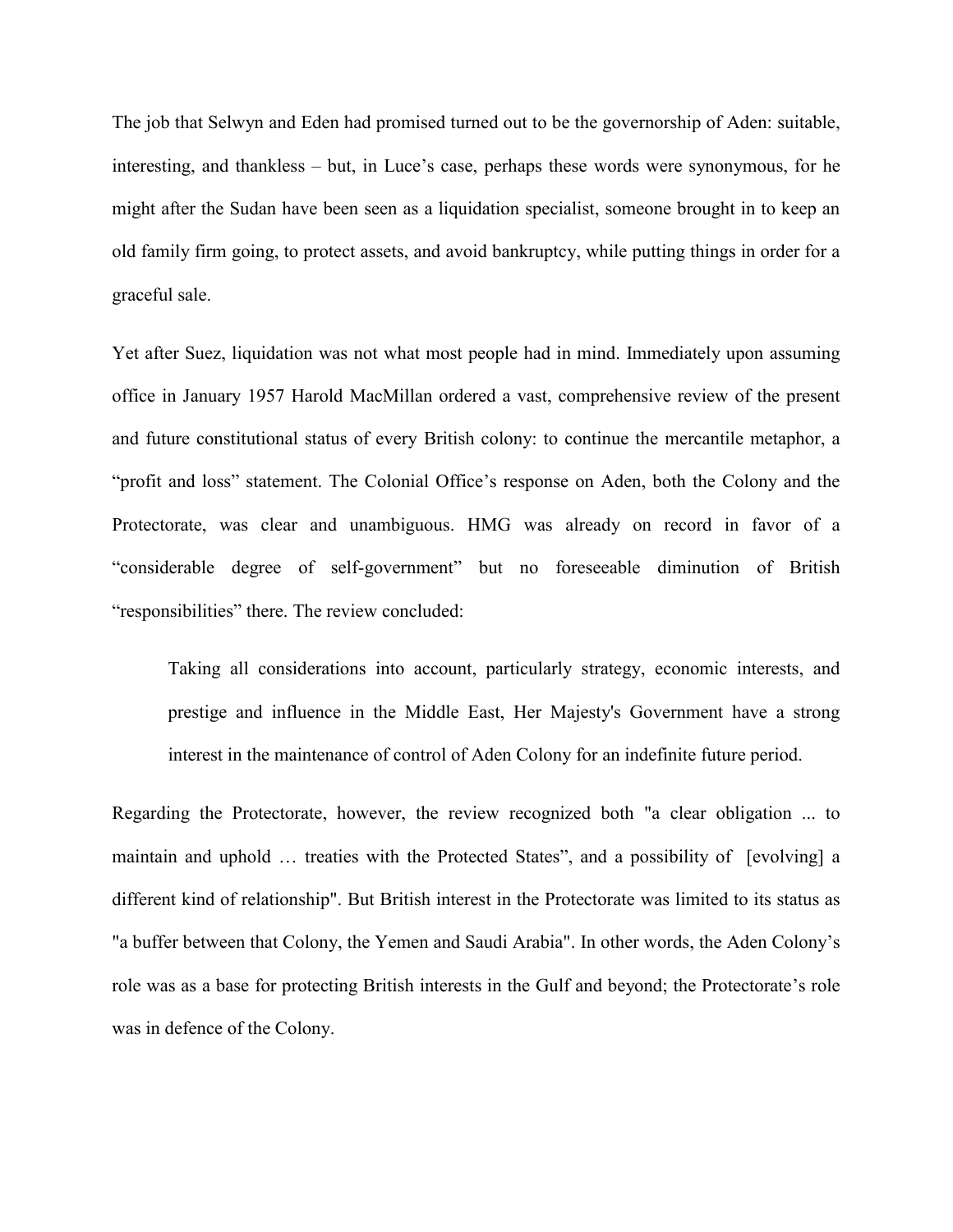In Luce, London sent to Aden one who had already dealt for years with Egyptian subversion and the rising tide of pan-Arabism. He shared with the Foreign Office and the War Office the view that the *short-term* interests of Nasser's Egypt in Arabia were wholly compatible with those of the Soviet Union. The issue, as Luce saw it, was not how to *defeat* that combination - which, he argued, was unbeatable in light of Britain"s present governing status and resources - but how best to salvage the essential elements of British national interest. Again, the key was realism.

In the Aden Colony the transition from British rule to self-government - let alone to selfdetermination, another matter entirely - had barely begun, and it was already too late for the stepby-step approach that had accelerated out of control in the Sudan. In the Colony"s hinterland and the Protectorate was a tribal house of cards with, if anything, an abundance of kings and countless knaves. What to do?

In an important series of letters to the Colonial Office in March 1958 Luce offered a diagnosis and prescriptions. His method was characteristic: a detailed analysis in one letter; a lucid, almost detached appraisal of options in a second; and, in a third, his recommendations.

Luce's unsparing analysis was typical, like an experienced doctor's after all the tests had come in. He summarized the current palliative policy in the Aden Colony - gradual constitutional advance and ultimate control – then identified its weakness: "It would be idle", he wrote, "to assume that the Colony Arabs will be content to stop anywhere short of full self-government and thereafter self-determination. It would be equally idle to assume that having reached that point they would choose to be fully self-governing within the Commonwealth. Nothing seems less likely than that outcome. The pull of pan-Arabism will be far too strong."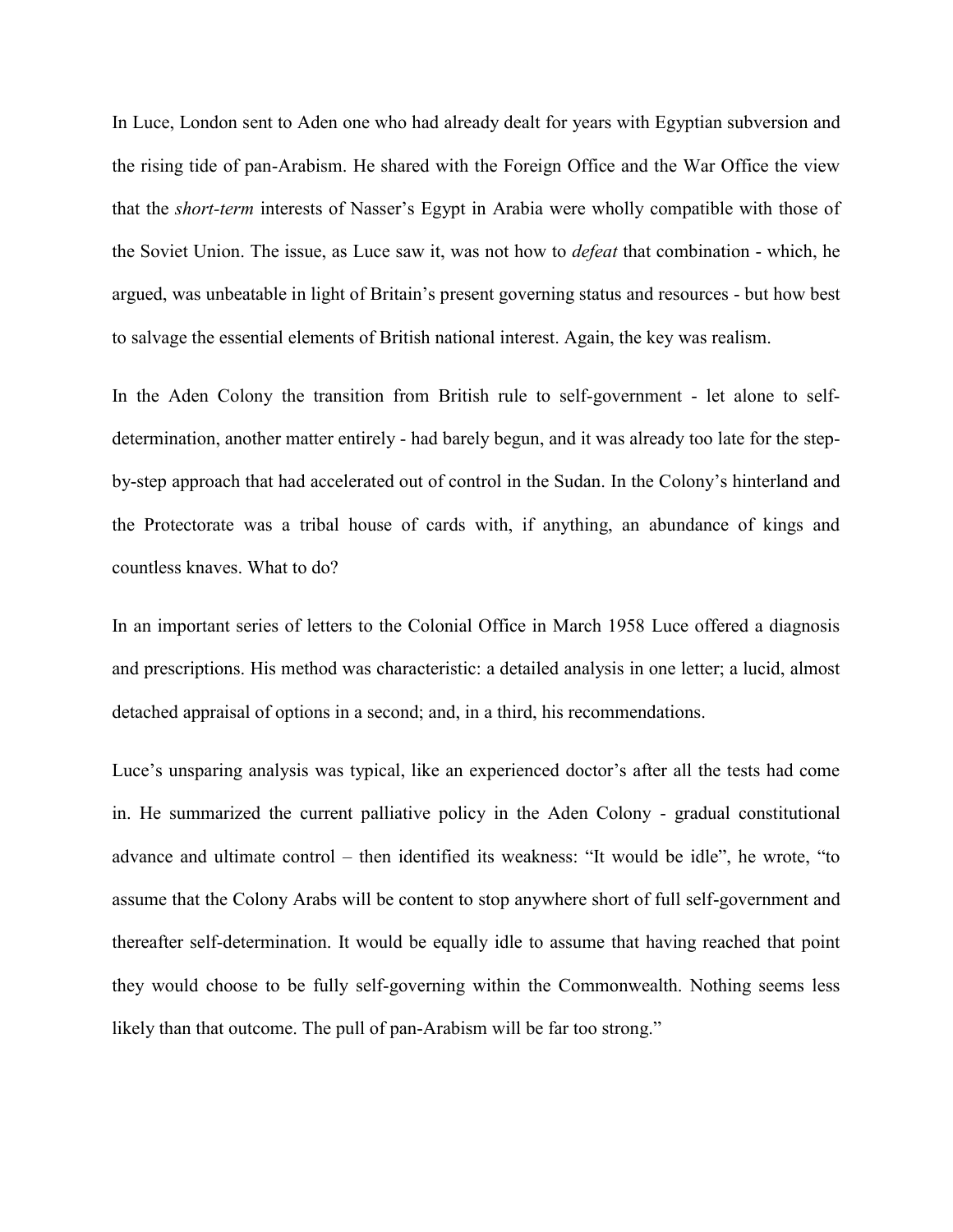A temporizing policy might work for a decade or so, but would "involve a head-on collision with Aden Arabs, their physical repression and probably a constitutional breakdown". Even worse was the situation of the Protectorate, where a jumble of weak autocracies depended on British protection against the Zaidi Imam and his local allies, lately emboldened by the introduction of Russian arms and the Yemen"s nominal accession to the UAR. Aden was in the grip of four powerful currents, Luce wrote: the empire's evolution from dependencies to independence; Arab nationalism; Russian expansionism; and the decline of British power. "All these currents" led to the same point, "the termination of British control in Aden". It would be impossible to defeat all four, since dealing effectively with one would only worsen the threat of another. Recent events in Palestine, Jordan, the Sudan, and Egypt had "set in motion a process of abandoning British power in the Middle East and any attempt to arrest it in its last stage" would "merely bring us the worst of both worlds".

Luce listed three options: 1. To dig in, a policy requiring ever-increasing military commitment and ending in defeat or voluntary abdication; 2. To withdraw right away, a policy he dismissed as "unthinkable", not least because it would destroy British prestige elsewhere in Arabia and the Gulf; and 3. Gradual disengagement, undertaken while strengthening Britain"s friends in the Colony and Protectorate and replacing the current relationship with a new one based on what we would today call "soft power". Luce of course advocated that third option, with an aim, however, of completing it within ten years and with great flexibility.

The means for carrying out that policy may be summarized as rapid political, economic and educational development; and viable federation of the Protectorate Arabs, with British financial assistance. He recognized the difficulties.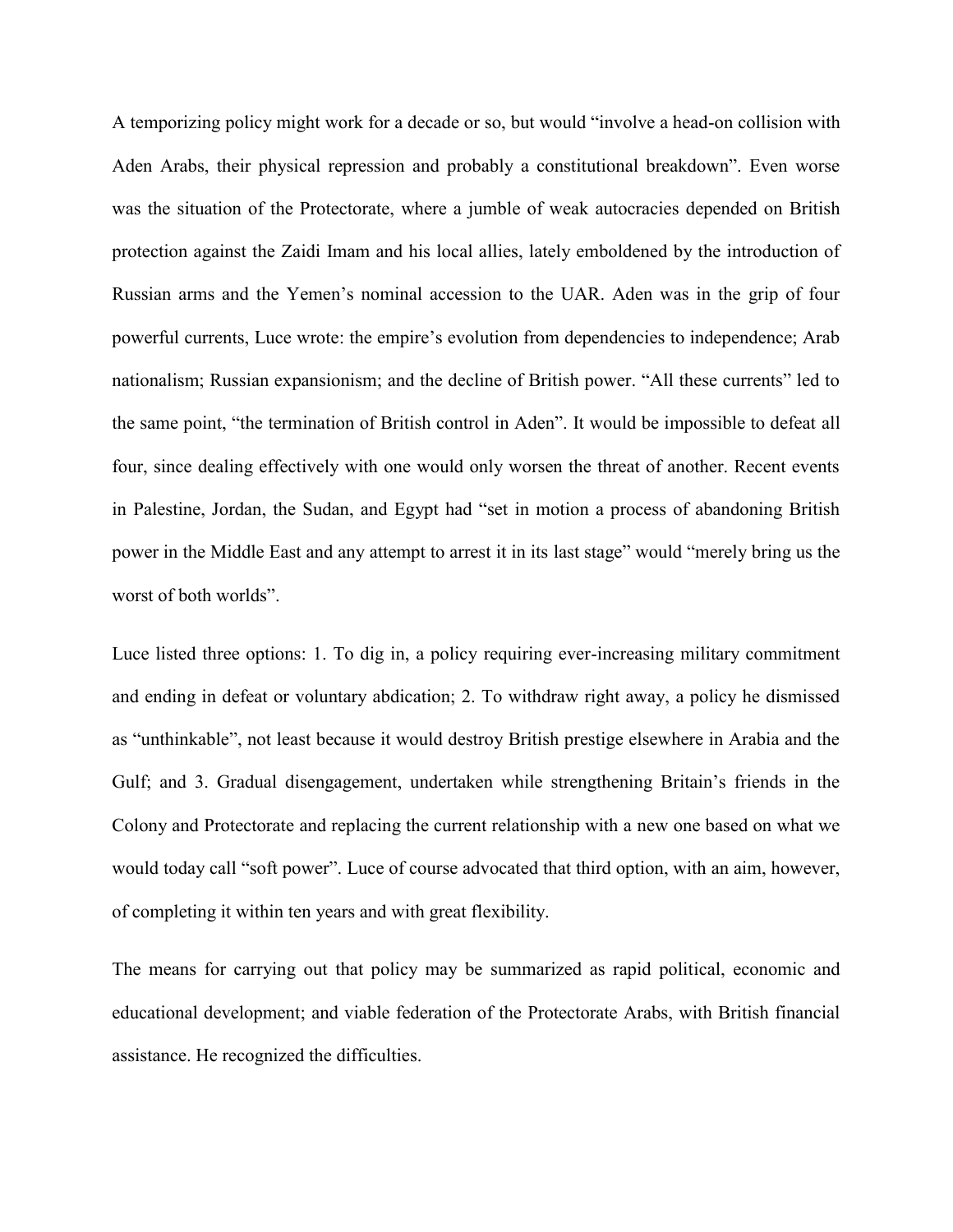But London temporized, then adopted a *policy* of temporizing. "No final decision as to our future policy for Aden should be taken pending the review of our policy in the Middle East as a whole" was how Macmillan himself put it in December 1958. Tellingly, I think, the Minister of Defence advocated separating Perim, possibly the Kuria Muria islands, even Socotra and, last but not least, establishing a "strategic enclave" in the Colony itself, namely the air base and harbor! I have not yet found Luce's reaction to that last suggestion.

When London opted for the worst alternative he had imagined, "digging in", Luce told the government that failure to achieve self-determination would confront the Colony Arabs with a choice between Nasserism and British imperialism; attempts to hold the Colony by force would end in failure.

At the Colonial Office they took the gloves off. "There is a major difference of conception between the Governor and myself," Julian Amery, then the parliamentary under-secretary of state, wrote in April 1959:

Seen against the general background of British Colonial development and against the particular background of his own experience in the Sudan [Luce"s policy was] perfectly respectable…. It involve[d], however, a radical departure from … traditional policy towards Aden … [by which] Aden Colony [was] important … primarily as a fortress; and the Protectorate … as a glacis to that fortress…. It will always be to our advantage, as a world power, to control the key position which Aden holds.

Luce was "in danger of forgetting how often in British history the mood of weariness that so often follows a great war has been overtaken by a reversion to more retentive and even more acquisitive policies". Now the sentimental imperialist called the realist a defeatist: Amery swept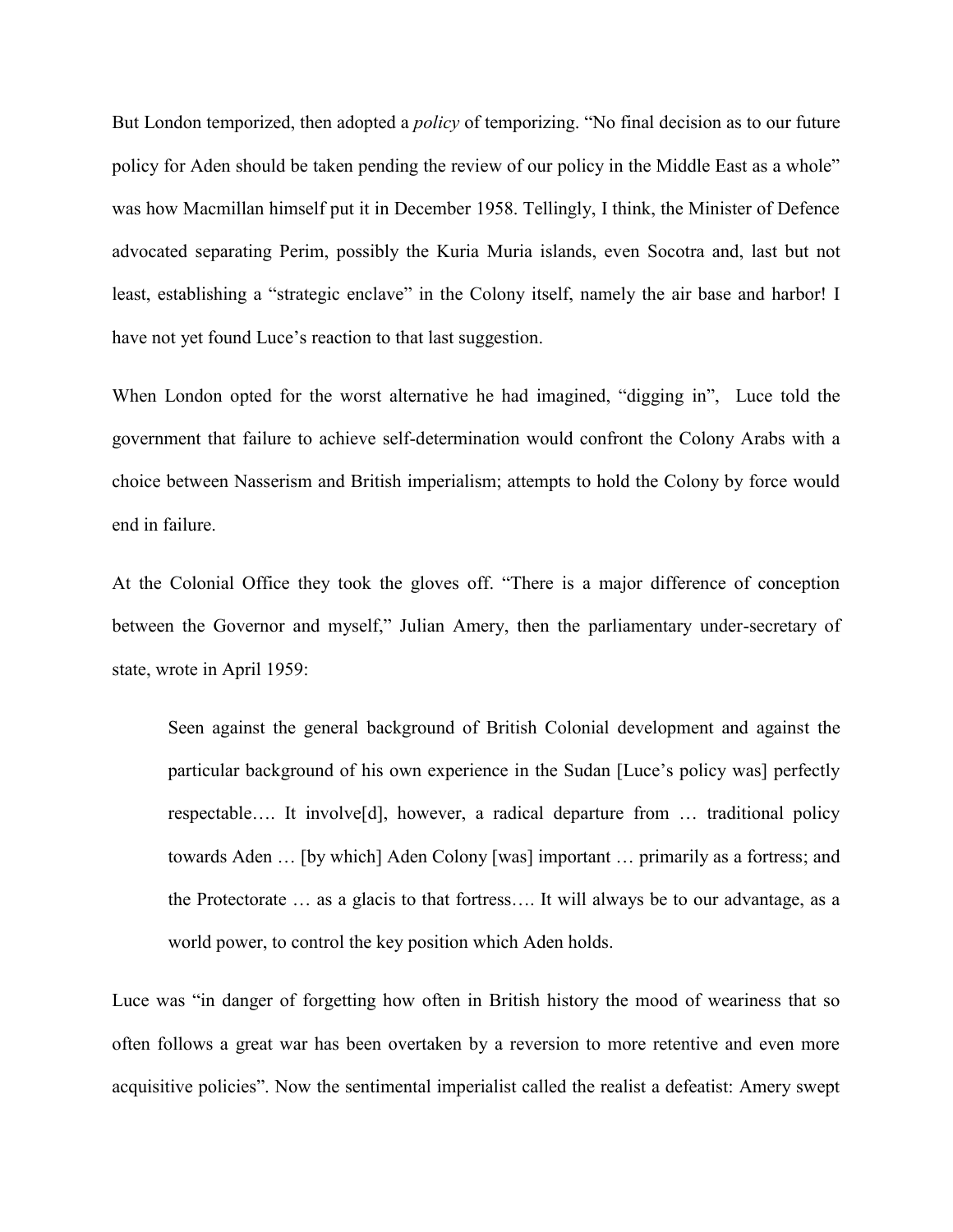aside Luce's recommendations and instead advocated "by every means ... [to] delay", and to adopt the tactics of opportunism: to give way when necessary, then recover lost ground when possible.

Luce lost this battle. Lennox-Boyd, the Colonial Secretary, visited Aden in February 1959 and, after much more palaver, tried to split the difference. He accepted Luce"s – and, I should note local British military advice in rejecting the idea of "Fortress Aden". But he concluded that "the wisest course" would be "to play for time and to avoid defining our policy too clearly".

Seven weeks before his departure in October 1960, Luce wrote a final, lengthy exposition of his views. The Colony"s Legislative Council"s term would end in two years. Then what? The normal pattern of constitutional development would require steps toward full local control of internal affairs. In unvarnished prose Luce said it was too late for that: radicals would win any election, and the Colony would be ungovernable. Instead, he suggested

conversion of the Colony into a Protectorate … before the end of the life of the present Legislative Council, say in the autumn of 1962, with the further aim of bringing about a merger between the Protectorate and the Federation…. The conversion would entail the relinquishment of British sovereignty over the Colony territory, and thereafter H.M.G."s relations with the new Protectorate would be governed by the same kind of treaty terms … as those which now exist[ed] between H.M.G. and the Federation.

Luce recognized that this proposal might seem "drastic and revolutionary", but reminded the Colonial Office that as far as he was concerned there was "nothing new about it".

Luce had stuck to his guns. So did the Colonial Office, where stalling and "awaiting developments" *was* the policy: other departments' views were needed, they said; the new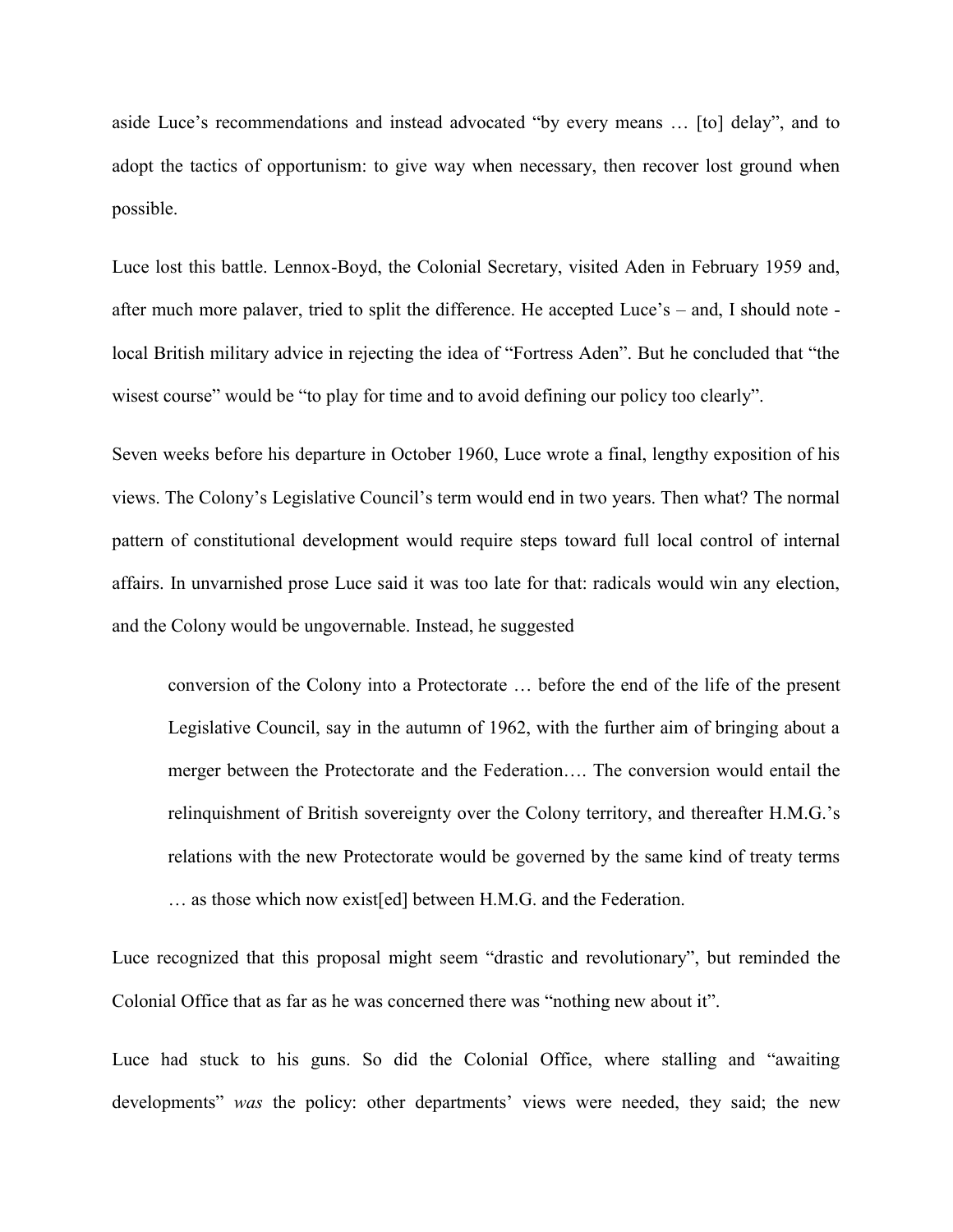governor would need "time to settle in"; ministerial visits were planned; and so forth. Even a junior clerk felt sure enough to minute that Luce"s proposals were "outrageous". As the file moved up through the CO, comments on what was called Luce"s "swansong" grew harsher. Sir Hilton Poynton, the permanent under-secretary, admitting that he knew nothing about Aden, caviled at the legal implications of "Protectorate" which, *obiter dicta*, might have been influenced by what he called Luce's Sudan "background". Finally the Earl of Perth airily concluded only that constitutional advance of some kind was needed, and that it would be necessary to "cook … the elections".

In the Sudan Luce's role in the transition to self-government and self-determination had been entirely advisory and conducted largely in the shadows. In Aden his position was representational and executive, and much more constricted by the normal channels of metropolitan control. Now, in 1961, he would assume a hybrid role as Political Resident in the Gulf, where he had the status of an ambassador and the vague duties of unofficial adviser. In Luce"s case even the admitted anomaly was un-straightforward, for the role of Political Resident had changed substantially since before the war.

Britain's position in the Gulf has been compared to that of the United States in South America: British interests had been defended by protecting the independence of the various Rulers against external aggression. Informality had suited London"s purposes. But by the time Luce took over, in May 1961, the region"s political development had been far outpaced by its economic significance. The Gulf States' enormous oil reserves, the threat posed to them by Iran, Iraq, and Saudi Arabia and by political upheaval independent of, or in conjunction with, external interference, had brought the Gulf crashing like an unhinged *deus ex machina* onto the world stage.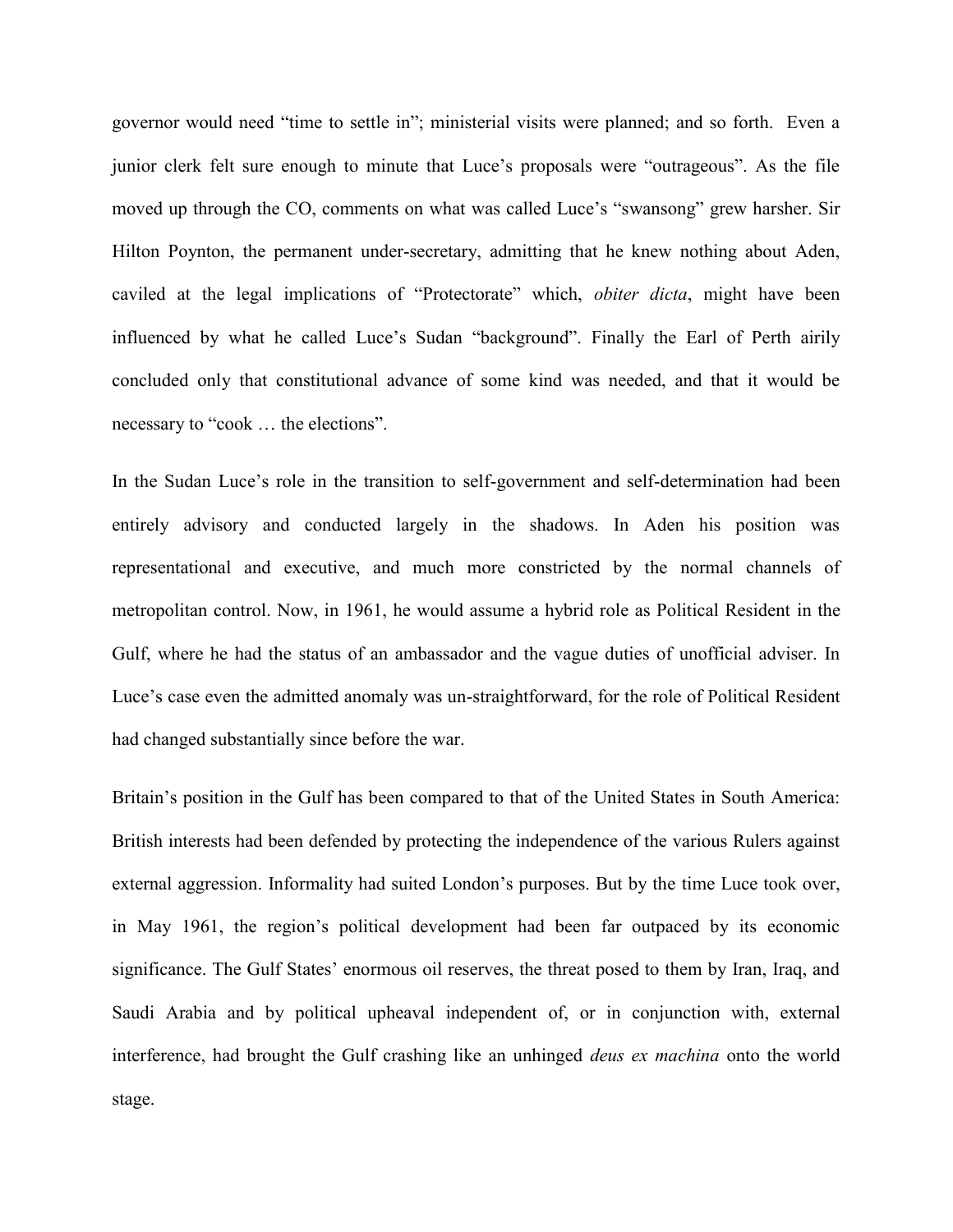Luce wrote privately that trouble seemed to follow him wherever he went. And so we come to the Kuwait Crisis of 1961. Luce supported Britain"s relinquishing authority in Kuwait, so long as the concomitant promise of "assistance" was backed by a willingness and ability to provide it. On behalf of the British Government (and in a deliberately low-key event) Luce signed on 19 June 1961 the formal instruments by which Britain"s obligation to defend Kuwait was replaced by a treaty of friendship and Kuwait's independence. These events were followed by an immediate revival of Iraqi territorial claims, a flurry of consultations between the Gulf and London, and rapid implementation, at the express request of the Kuwaiti Amir Abdallah, of contingency plans for deployment of British forces.

Here, in a private letter of Monday, 3 July 1961, is how Luce described the fateful day:

I flew back a day early from Muscat…. As it was, I got back just in time – it was obvious by then that there was a very real and imminent danger of an Iraqi invasion of Kuwait. Iraq already had sufficient forces in the Basra area to overwhelm the small Kuwaiti army, and it would only take the Iraqis 24 hours to get from Basra to Kuwait town and the oilfields. But there was information also that they were moving tanks from Baghdad to Basra, which could be for only one purpose. The Ruler appealed for our help, which he was entitled to do under the exchange of Notes which we had made only 10 days before. This was on the Friday morning….The final response to the Ruler's appeal was given from London on Friday night – we got it … at 3.0 a.m. on Saturday morning; at 8.0 a.m. I was in Kuwait telling the Ruler what we were going to do, and at 11.0 a.m. I watched the Marine commandos landing by helicopter from Bulwark, a tank squadron preparing to come ashore and the first Hunters flying in….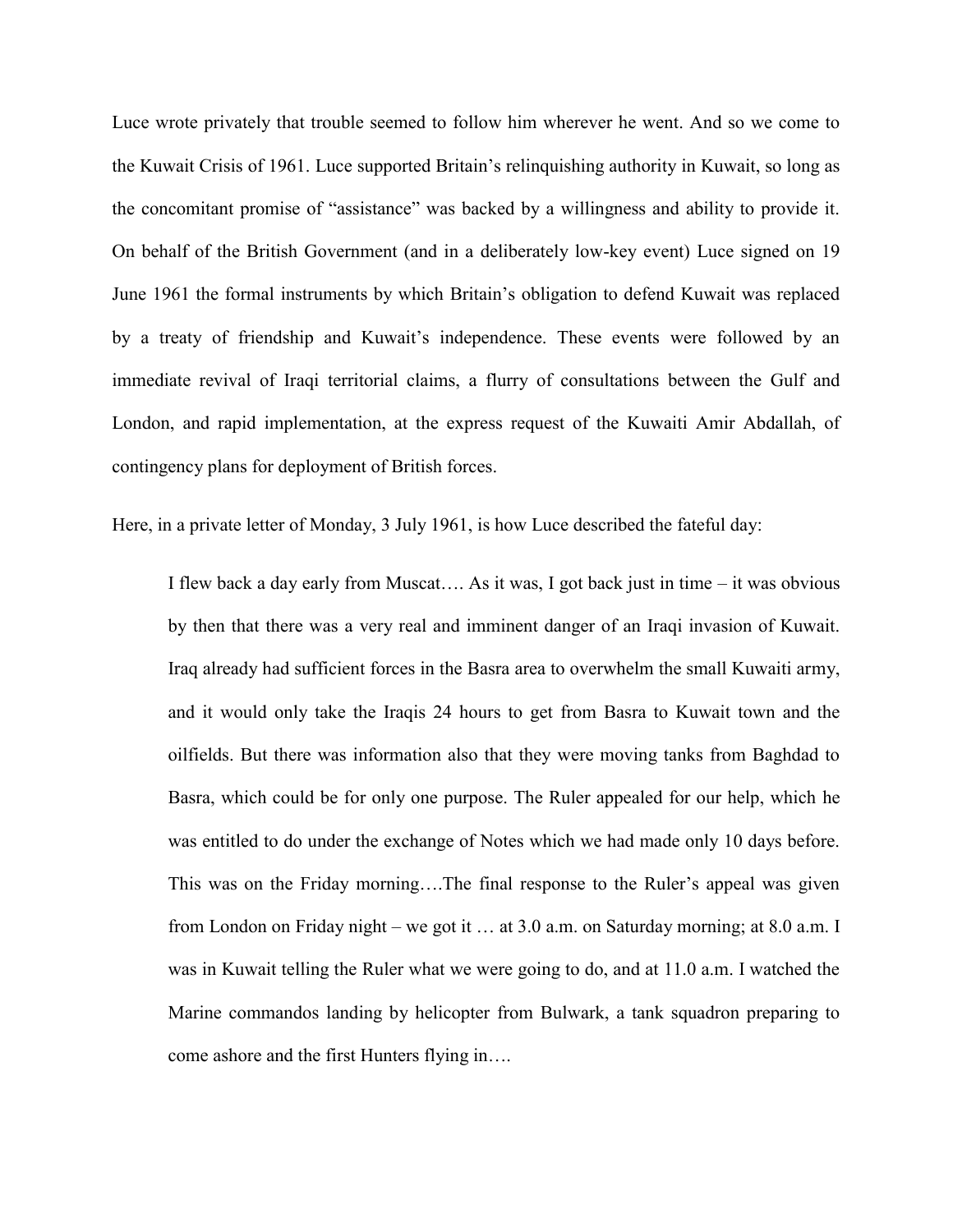As enthusiastic as Luce seems here, he recognized from the start that the likely outcome was stalemate, which would be easy for the Iraqis to maintain but awkward for the Kuwaitis and their British allies. The crisis in fact almost immediately changed from a military confrontation to a political problem, mainly over what we would today call an "exit strategy". Luce himself, in order to manage things better, moved temporarily from Bahrain to Kuwait.

The metaphors applicable to world-wide reaction to these events occupy a narrow spectrum from "crying wolf" to "jumping the gun". The creation of an inter-Arab peace-keeping mission to relieve British forces was Luce"s prescription; indefinite British military presence risked alienating the Kuwaitis and the foreign Arab population from the ruling family. Here again, characteristically, in his own words, is Luce:

We finished the withdrawal of our troops from Kuwait on  $11<sup>th</sup>$  October. The F.O. flapped a bit in the last stages.... It's very difficult to get London to take a calm view of these things. The whole arrangement of the Arab League force has all along been a calculated risk, which the Ruler decided to take for political reasons (rightly, in my view)…. I believe that the presence of the Arab force will act as a deterrent… [but] we have to be ready ... to go back again really quickly.... It's not a comfortable position for us, but as long as we want Kuwait to remain independent, we have to accept it.

A personal aspect of Kuwait's changed status was Luce's fear that, with the appointment of a British ambassador there, he might be left at Bahrain without what he called "a worthwhile job", and he warned the Foreign Office that he would in time be considering his position. But the Kuwait crisis had also revealed the precariousness of the Gulf principalities and of Britain"s ability to defend them, and there was plenty to do. For the medium term Luce saw no alternative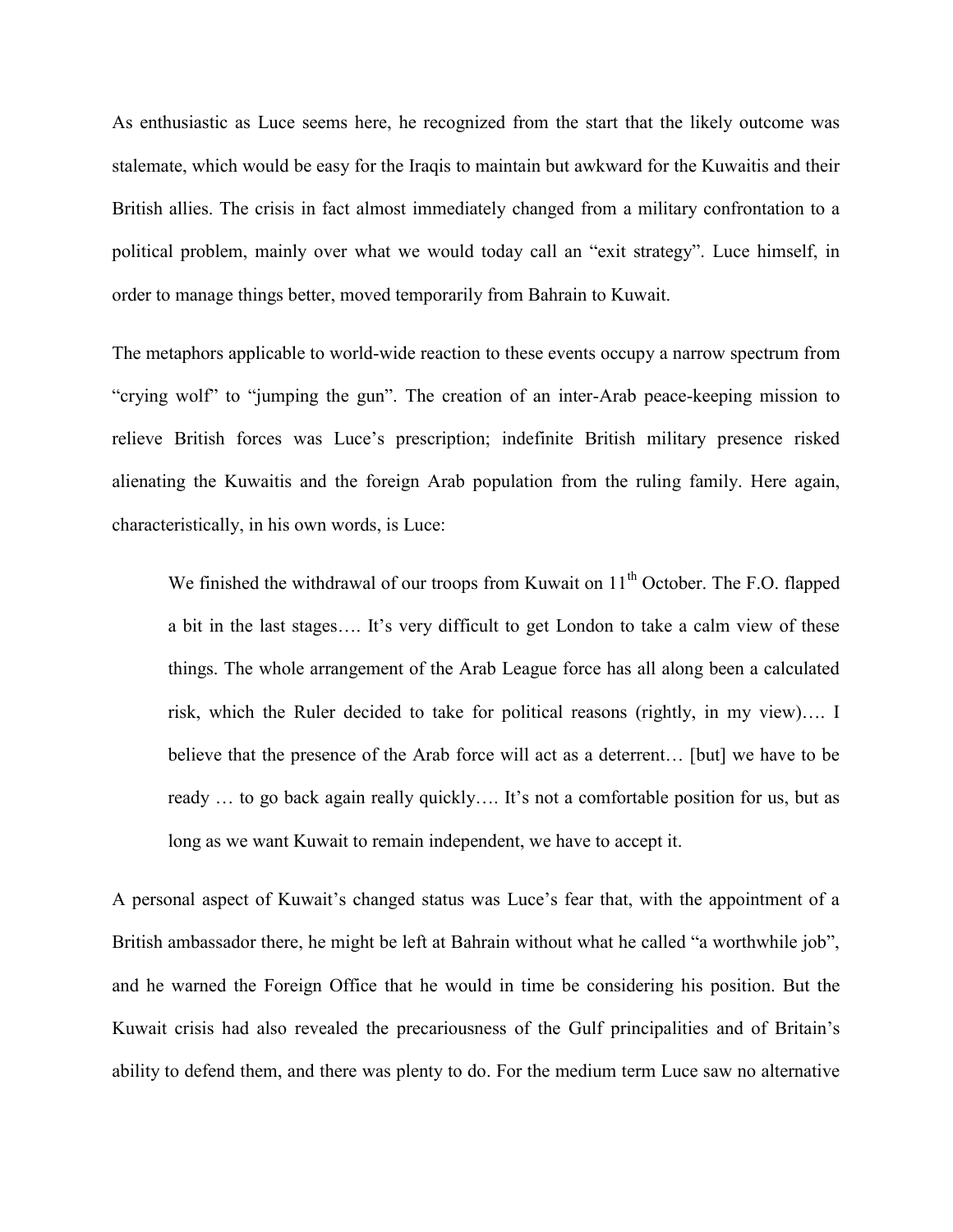to a continuing British military presence. But mindful of eventual withdrawal, he above all saw the need for a political solution to the problem of Gulf security. As he had in South Arabia, so now in the Gulf Luce proposed a degree of interstate cooperation and improved relations which, in whatever form it might take, he called Peninsula Solidarity.

By what magic does the immemorially liquid become suddenly solid? Neither the defense of Kuwait in 1961; the continuing threat from Iraq; the long, drawn-out Dhofar rebellion; the changing of the guard in Sharjah and Abu Dhabi; the intractable interstate border disputes; the looming challenge of Iran, which occupied a great deal of Luce's time and energy, especially over its claims to Bahrain; the inveterate religious differences, with their demographic and political implications; nor indeed the uncertainty surrounding the eventual British withdrawal would materially alter the underlying trend. Without something like what Luce envisaged, in effect a general settlement in the Gulf that at least placated the major states and associated the minor emirates, there would be no security for them or for British interests.

There is time here only for a brief word about Luce"s "representational" duties, routinely and mistakenly dismissed as anachronistic and absurd. His experience as Private Secretary in the Sudan was invaluable. Later, in Aden, and now in the Gulf, Luce"s performance was businesslike and relatively informal. Representational duties had political significance complicated by the internal situation of each state and, especially, by inter-state relations: there always seemed to be a good reason to postpone or move up a visit, to issue or withhold an invitation. The files are filled with references to the potential for misunderstanding had Luce visited one shaykh right after another shaykh had been visited by a third shaykh. Some of this was tedious. But, in his own words, Luce "always enjoy[ed] seeing the Amir" of Kuwait. He was comfortable in his Sudanese Arabic, though he wrote out his speeches in phonetic Roman script. And this is as good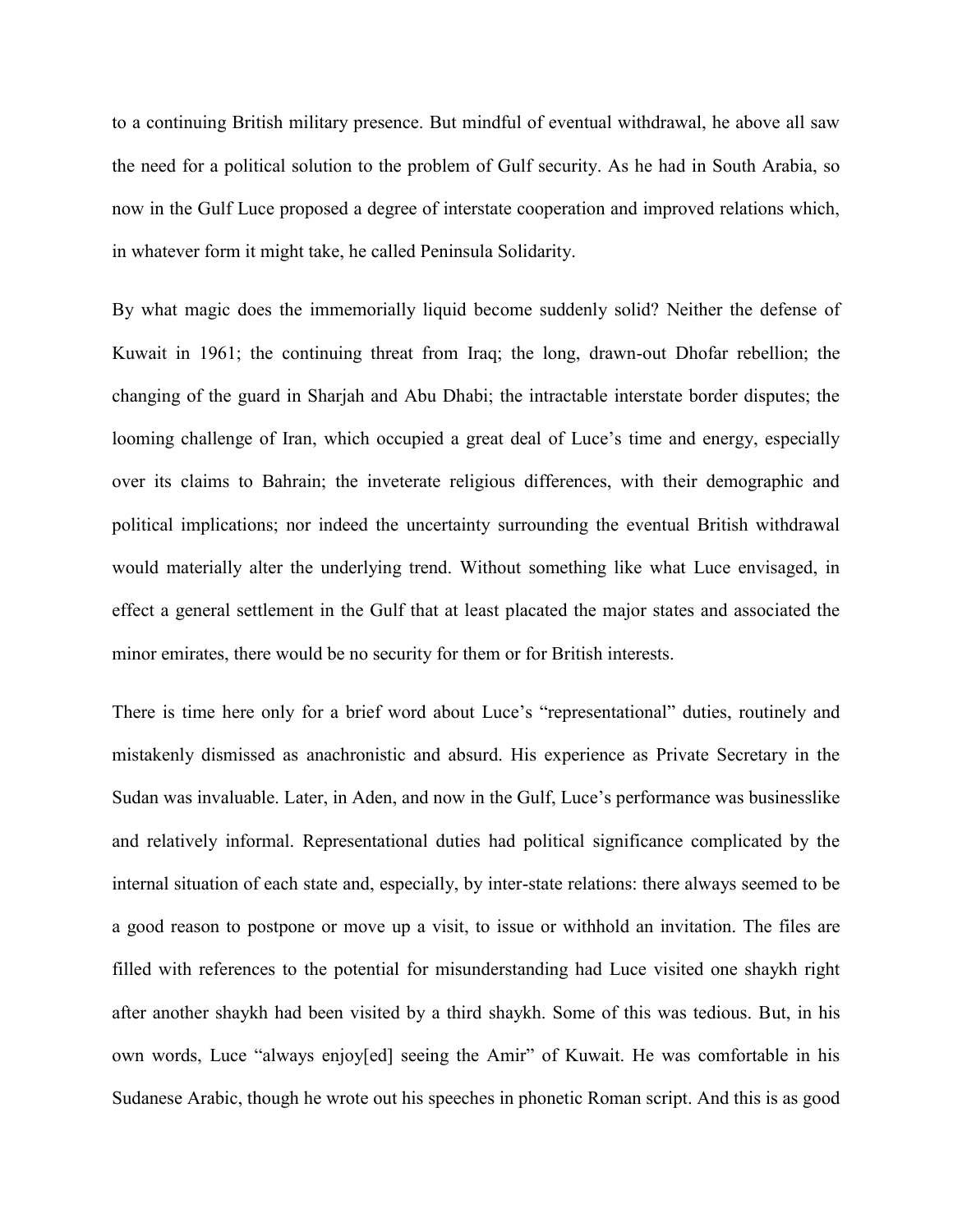a place as any – though I might have mentioned it in connection with the Sudan or, later, with Luce's shuttle diplomacy in the Gulf in  $1970-71 -$  to note that he suffered often from airsickness.

The arrival of Arab League troops during the Kuwait Crisis was more easily arranged than their ejection later. By the end of his tenure as Resident Luce had expended much time and effort on keeping the Trucial States "on the rails", as he put it, against the blandishments of Nasser's Egypt, which, through the League, promised significant development aid; Luce's attempts to compete were hobbled by the Treasury in London, which was "utterly obstructive" in his words. In a tightly-argued memorandum in November 1964 he reflected on the position of Bahrain, Qatar, and the shaykhdoms which, as he saw it, faced three dangers: external (from the UAR and Iraq); internal (from a growing educated opposition to autocratic rule); and, third, a lack of *British* confidence. "The ruling families of the Gulf", he wrote, were "still command[ed] the allegiance of the great majority of their people", and it would be dishonorable and illogical to "disown them" now.

Any plan to change Britain"s relationship with the Gulf States should therefore "shed" aspects that detracted from their sovereignty; should avoid strengthening hostile elements; should aim to improve their governance; and should avoid changes drastic enough to "drive them into reinsuring elsewhere". Having already advocated federation of the smallest emirates – the states other than Bahrain and Qatar – Luce warned against anything that might impede realization of that goal.

Little enough had been done to bring that about: the nine states met – for the first time – only in 1965, and a joint Development Office was the culmination rather than the beginning of a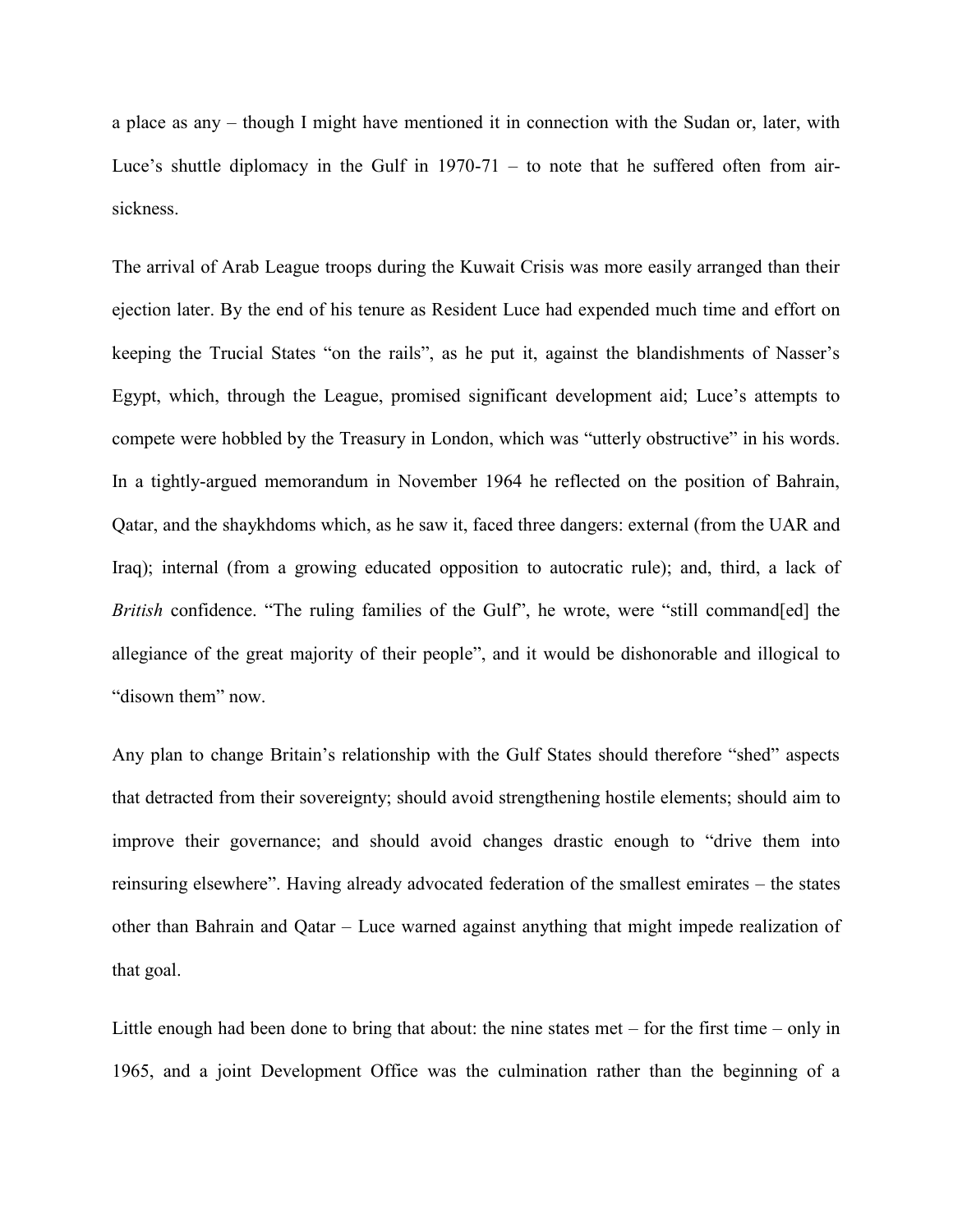program of association: the cliché about herding cats comes to mind; pessimism was pervasive: the Foreign Office constantly reminded Luce of the failure everywhere of federations. Nevertheless, that any progress at all was made was at least in part a result of Luce"s efforts, and when he retired in 1966 it was with a sense of steady, albeit too slow, progress.

Much in the diplomacy of the ensuing several years is still familiar: concern for the unimpeded flow of oil, speculation about the likelihood and results of political upheaval, and the need to secure the Gulf principalities. But much, also, now seems wholly irrelevant, notably the fear of pan-Arabism and communist contagion. A great deal of strategic thinking in the 1960s was devoted to the management of Iran, where the Shah was seen as both a danger to the Gulf States and a bulwark against the Soviet Union. In the Defence Review of 1965, which was in effect another cost/benefit analysis, the conclusion was reached that

Our policy should … be to work towards withdrawal, by preparing the Gulf States to meet the situation after we have gone … and by seeking to carry the Shah of Iran with us….

It had by now been admitted generally that the Aden base would soon be lost but that British interests in Arabia could be defended if facilities in the Gulf itself could be built up. The Review concluded, therefore, that "the cost of continuing the Kuwait commitment after withdrawing from Aden may be regarded as the price payable for staying in the Gulf".

Even that price proved too high. The British government's continuously deteriorating fiscal position seemed to *require* what Labor"s anti-imperialist rhetoric had only *demanded*: complete withdrawal from the Gulf as soon as possible. But the Defence Review Working Party's report of June 1967 overflowed with wishful thinking. The United States should, for example, *be asked* to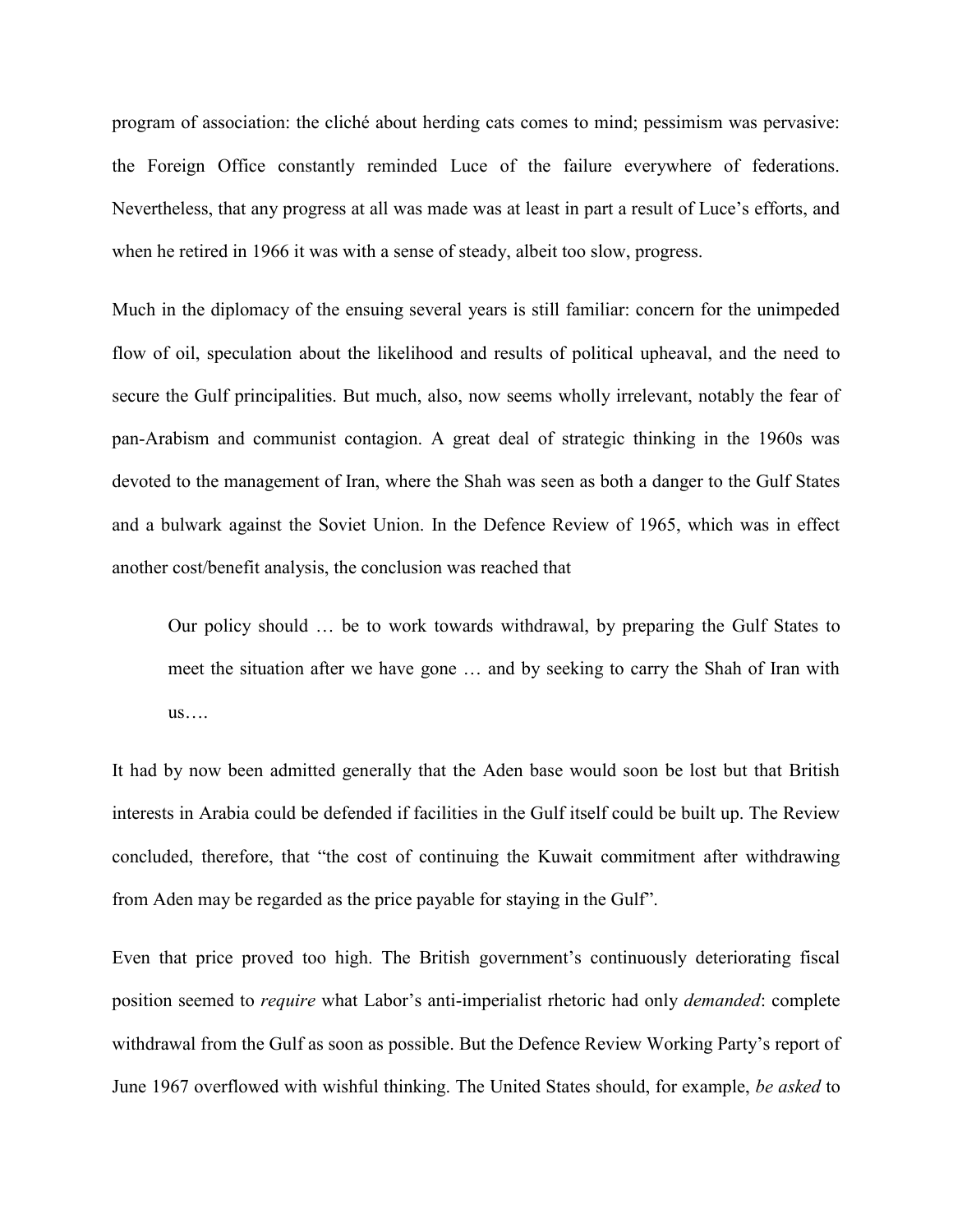assume the defense of Libya; *perhaps* Saudi Arabia could assume responsibility for the Gulf, *provided* the Shah could be reassured; *if* Kuwait requested an end to the British commitment, relations with the smaller states *might not* be *too* damaged; and so forth. This was late-night coffee-talk, not a blueprint for policy.

Withdrawal having been decided, however, the Foreign Office held that an "*announcement* now [September 1967; my emphasis] would be politically disastrous" because it would "destroy the Rulers' confidence ". Well, scuttle is both a temporal and a kinetic concept. After much confabulation in Whitehall about the relative merits of "early departure" and "delayed departure", it was decided that delay was a "euphemism for indefinite postponement". Besides, it was said, no matter when withdrawal occurred, instability was inevitable, and political and economic interests could suffer; ideal conditions might take forever to emerge. Why, then, delay at all? But as late as November 1967 the FO told the Gulf rulers that Britain intended to maintain its bases there. When, in mid-January 1968, therefore, the British Government announced its intention to withdraw completely by 1972, there was consternation.

Old hands, Arab and British alike, were unsparing of criticism. The ruler of Bahrain foresaw redoubled Iranian claims to his kingdom. The ruler of Abu Dhabi could hardly look for protection to Saudi Arabia, which laid claim to much of his territory. The rulers of the five northern Trucial States were at sixes and sevens, fearful that Britain would "sell them down the river" to Iran. At the very least, it was widely agreed, all efforts should be made to resolve the principalities' disputes with Saudi Arabia, Iran, and each other during the time remaining. There was justifiable shame in Whitehall, and rueful certainty that the precipitate decision to speed up complete withdrawal would be seen as the result of party-political pressure rather than budgetary necessity.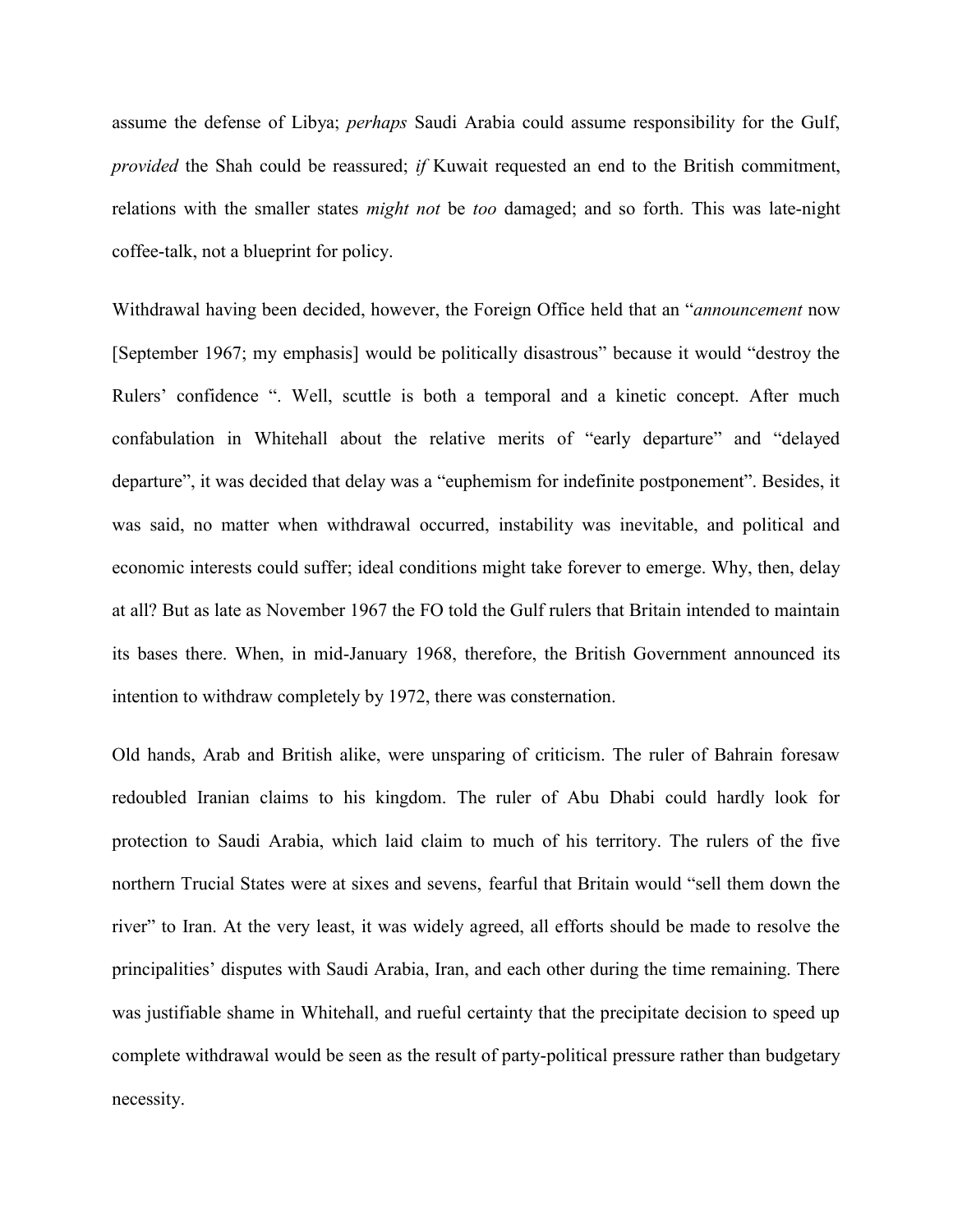Yet there was no turning back. A secret memorandum by the FCO Planning Working Party in December 1969 makes sensational reading even today: British policy, it stated, should be based on five "principles": "disengagement … from the Arab/Israel dispute"; "disengagement from inter-Arab affairs"; "judicious support for Iran"; "cautious management of Britain"s assets"; and acting in concert with … Western Europe (even with France)". This was politics with a capital "P", and redolent of a flyweight foreign policy.

All this is background to Luce's last official position, as the Foreign Secretary's Personal Representative for Gulf Affairs.

The Conservatives returned to power in the election of June 1970. Having castigated the previous Labour government for recklessly *announcing* withdrawal from the Gulf, they wished to be seen to be trying to salvage something from the wreck. The objects of their solicitude, the Gulf Rulers, declined rescue or, rather, couldn"t decide between the devil and the deep blue sea. The new Foreign Secretary, Alec Douglas-Home, therefore called Luce out of retirement in July with an omnibus brief as shuttle diplomat.

Why Luce? In a word, credibility. If Douglas-Home had wanted a yes-man there were plenty of candidates. But since retiring as Resident in 1966, Luce had not faded away. In appearances before learned societies and service groups, and in published pieces, Luce had let his views be known. Before actually appointing him Douglas-Home even mentioned his name to the Shah who, in the Foreign Secretary's inimitable words, "put forward no objection". The terms of reference were liberatingly and dangerously broad:

You are appointed as my personal representative for the co-ordination of general policy towards the Persian Gulf area. Your efforts will be especially directed to the resolution of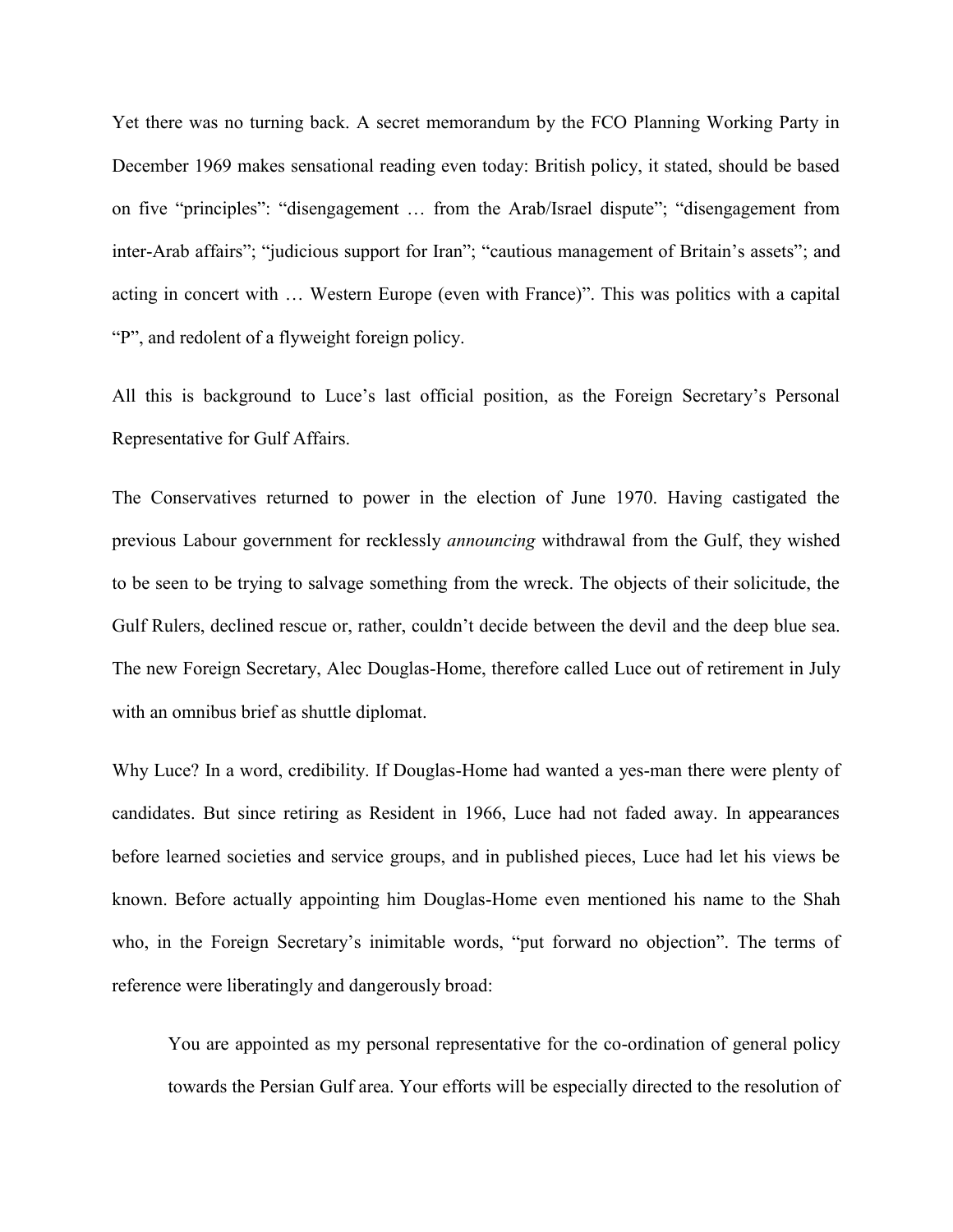disputes and differences in the area, to the creation of a Federation of Emirates and the establishment of a situation in which British interests will be safe-guarded.

Any suspicion that the Conservatives would attempt to restore the *status quo ante Labore* was dissipated by the Gulf rulers themselves. Lining them up resembled one of those tests of dexterity where one tries to maneuver pips into holes: just as the player is about to get the last one in, two or three of those already in place fall out. So in the Gulf, plans were adduced for Unions of Nine, Eight, Seven, Six, Four and Three; I have wondered if some inscrutable mandarin contemplated a union of One, but I suppose that that would require the forensic talents of an Archbishop of Canterbury. In an case Abu Dhabi"s and Dubai"s agreement in February 1968 to a form of union, and the Dubai agreement of the Nine later that month gave hope, but in successive meetings of the Supreme Council of the embryonic federation fundamental issues (e.g. sovereignty, fear of Iran) were sometimes obscured by trivial ones (prestige, poor diction). On more than one occasion Luce had to shuttle among the capitals simply because the parties could not agree on where to meet or refused to meet at all.

By 1970 it was Bahrain that would not be maneuvered into federation, then Bahraini-Qatari disagreement stood in the way, then the Shah raised anew his requirement of the islands of Abu Musa and the Tunbs before he would withdraw objections to *any* union. Three rounds of shuttling involved all the emirates, Tehran, Riyadh, Baghdad and Cairo, Beirut, Switzerland, Ankara, hundreds of separate meetings, aborted meetings, postponed or cancelled meetings, failures of interlocutors to show up, and Luce's alternating treatment as a VIP or nonentity.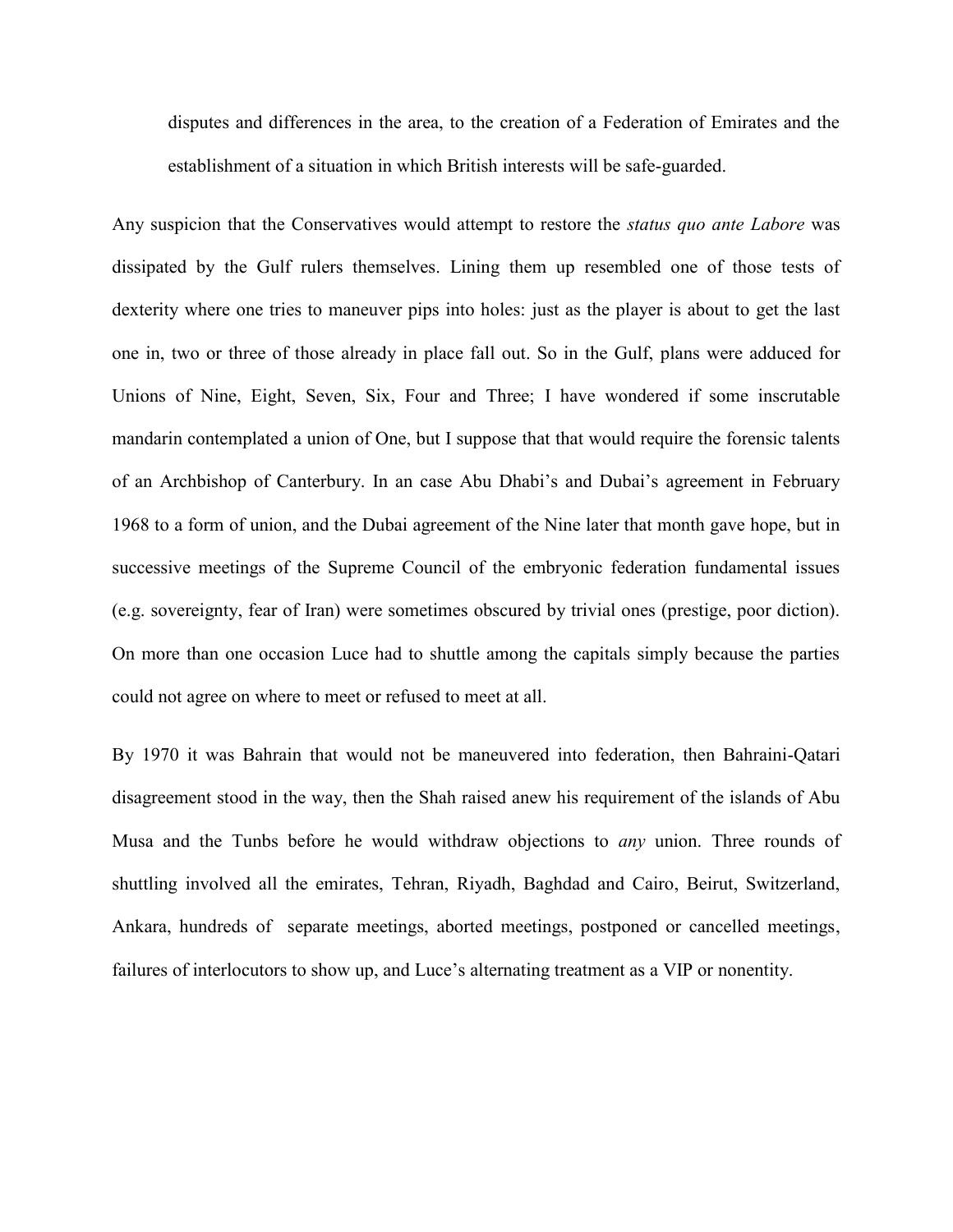After Luce's third round of talks, in January-February 1971, Douglas-Home finally made a statement of Government policy. Subject to further negotiation, and assuming that a union of the emirates could be formed, a Treaty of Friendship would provide for British military assistance in the form of training, secondment of officers, possible stationing of personnel, supply of equipment, joint exercises, port facilities for the Royal Navy, over-flight rights, and consultations. Although he did not say so, this would achieve, or retrieve, much the same position as existing arrangements, but without a specific commitment to defend the Gulf States.

Luce's last attempt at creating a Union of Nine foundered in May 1971, when the intended Nine could not agree to attend a meeting. In a high-stakes poker game he was merely the dealer; Saudi Arabia held a full house, the Shah of Iran had a Royal Flush. In August and September Bahrain and Qatar decided to fold, took their winnings, and went home to declare independence; while each of the smaller emirates kept bluffing. What was left now for Luce was to bring the game to an end without a showdown. The establishment of the UAE in August 1971 was perhaps the best that could have been expected: a group of Six, later expanded to Seven.

By that point – late 1971 – the dispute between Iran and Ras al-Khaimah and Sharjah over the islands of Abu Musa and the Tunbs remained unsolved. The British position was insolubly awkward. As against long support of Arab claims stood the current policy of tilting towards the Shah. Even the etymology of "tunb" was at issue: in the files it's rendered as "hill", "rope", and "bad fish". The Iranian ambassador in London, Amir Afshar, writing twenty years later, hinted at Luce's endurance:

Sir William Luce and I used to negotiate in London. Having reached certain points of understanding, we would go to Tehran and discuss them before the Shah. Having heard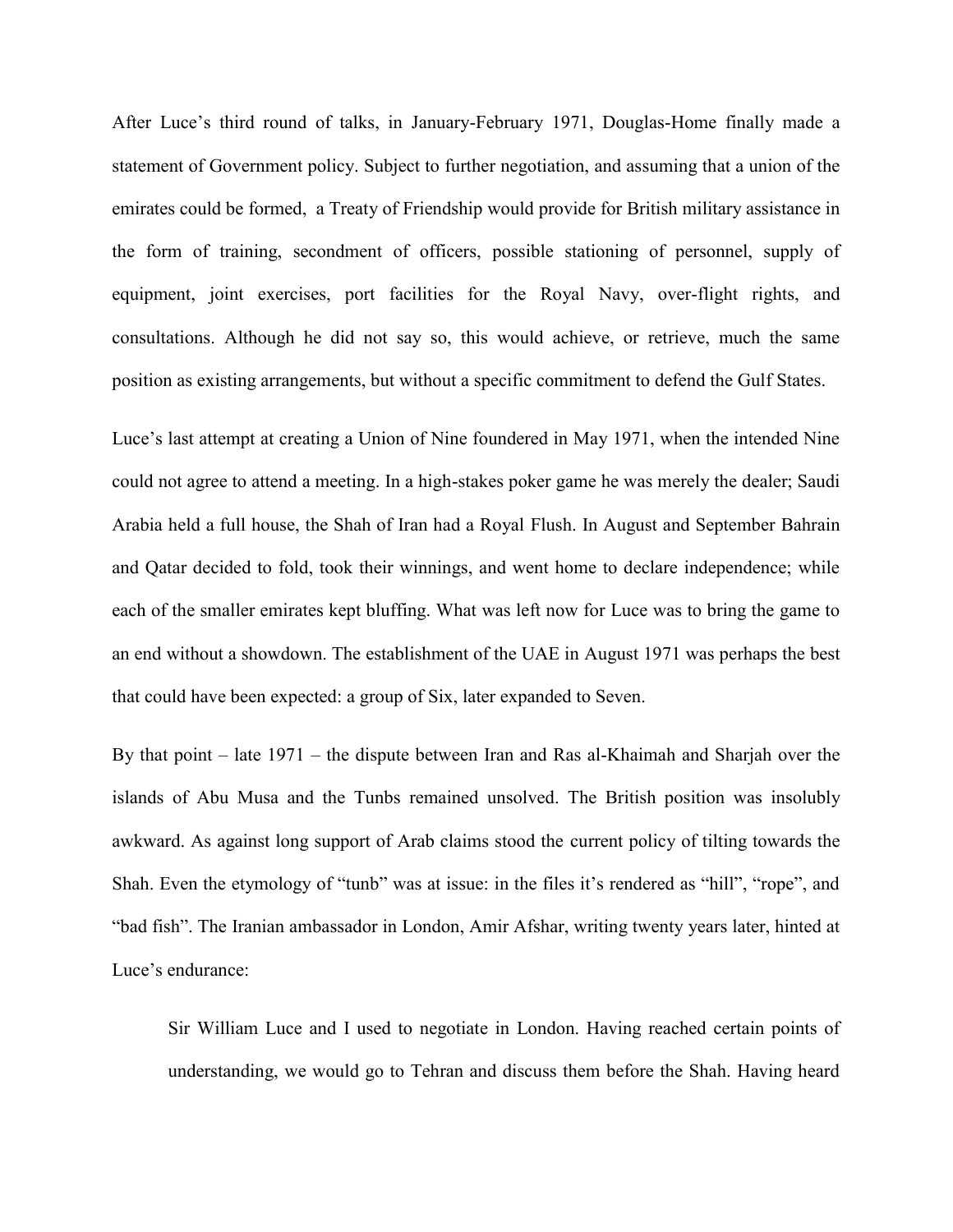the Shah"s views, Sir William Luce would go to the emirates discussing the points with [the] rulers of Sharjah and Ras al-Khaimah, from there going to London to brief his government. We then resumed the talks in London, repeating the same procedure.

Afshar"s involvement was one of many complications. The Foreign Office too-gladly deferred to Luce: as Anthony Parsons wrote in a confidential minute, Luce"s knowledge of the issues was "so encyclopaedic that he will be able to explore in detail every conceivable possibility of extracting concessions from the Shah". Anglo-emirati relations, inter-emirati relations; the involvement of Egypt, Iraq, and Saudi Arabia, even of Japan and of course the United States; the repercussions of the Arab-Israeli dispute – all these and more figured in. Then there was the American lawyer, Northcutt Ely, improbably representing the Ruler of Sharjah. In 1985 he reminisced:

The Shah … was in fact supremely contemptuous of all Arabs. Sir William Luce … told me that when the Shah spoke of Arabs, his lip "curled in scorn". Luce said he had read that expression in novels, but had never seen anyone actually curl his lip in scorn. When Luce got home, he tried it in front of a mirror, but couldn"t do it.

The announced date for Britain"s withdrawal from the Gulf was approaching rapidly. The clock was ticking. Sir William shuttled between Tehran and Sharjah at an increasing tempo, bringing to Shaikh Khalid the latest version of the Shah"s terms. On each occasion Khalid would refuse to agree, and demand better terms.

Finally, in late October, Sir William returned to Sharjah with what he called the Shah"s "final offer", and pressed for an answer.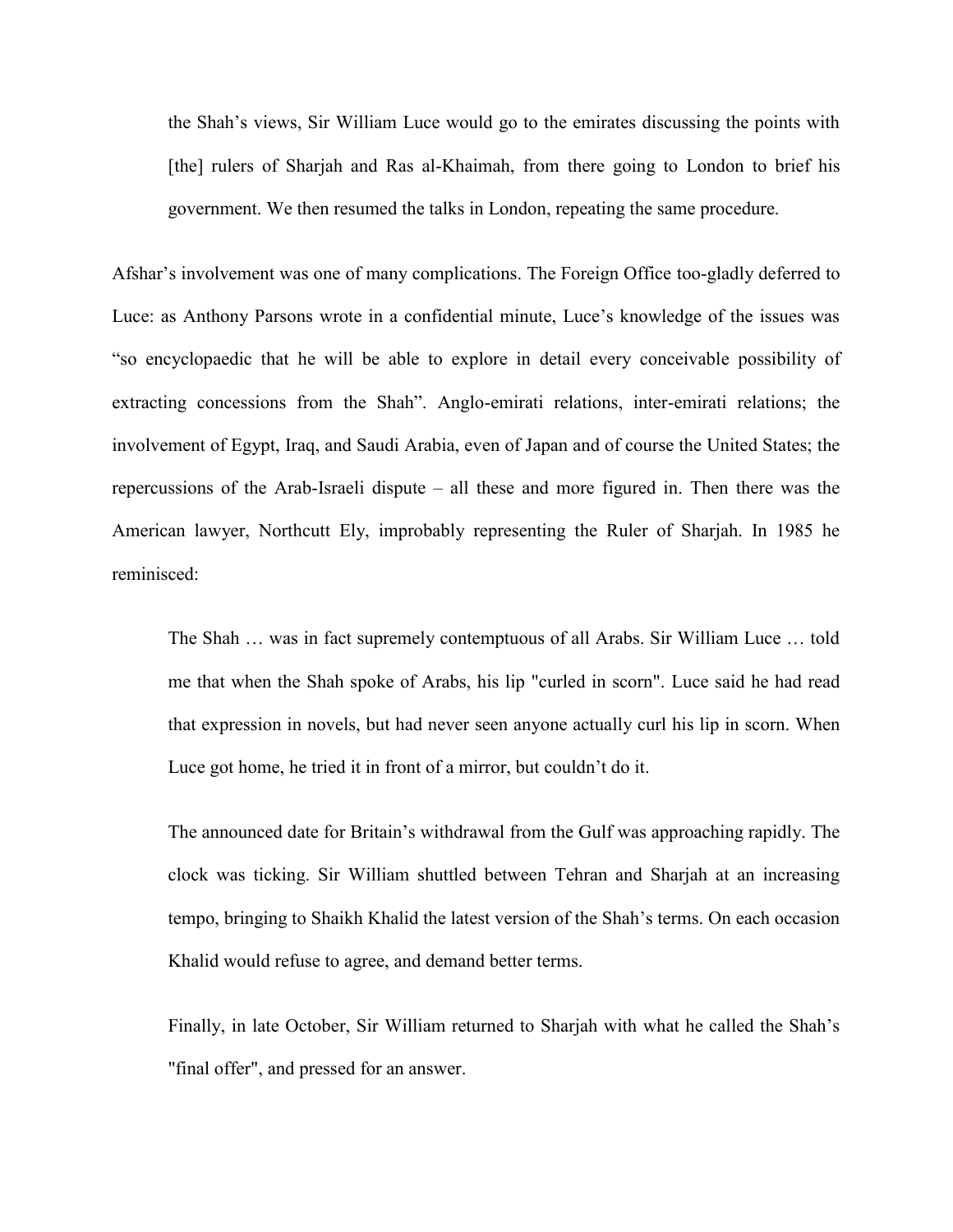In the event, of course, during Luce's renewed shuttle diplomacy a rough compromise was suggested that would shelve the issue of sovereignty while, ultimately, allowing the Shah to occupy the islands. Sharjah made a separate peace; from the top of his tent Shaykh Khalid refused, even after frank disclosure that Britain would not intervene. That position, against an elaborate scrim (called Operation Pensum) of patrols, warnings, but on no account actual military resistance of an Iranian incursion, was intended as a sort of double bluff.

The day before Britain"s commitment to the Gulf principalities expired, on 30 November 1971, the Shah"s forces occupied the disputed islands. There was much head-scratching over the timing, but everything had been choreographed in advance by the British, Iranians, and Sharjah. Douglas-Home reported to the Cabinet, with praise that might later have seemed faint, that Luce "deserved [their] warm congratulations" for the "reasonable hopes for stability" that could now be entertained.

In 1958, two years after Luce had handed over the keys in Khartoum and attended the flagraising on Sudanese Independence Day, a coup overthrew the government the British had left behind there.

In 1967, six years after Luce had left Aden, his prescriptions summarily rejected, the ramshackle structure that had been cobbled together there were overthrown in a revolutionary upheaval.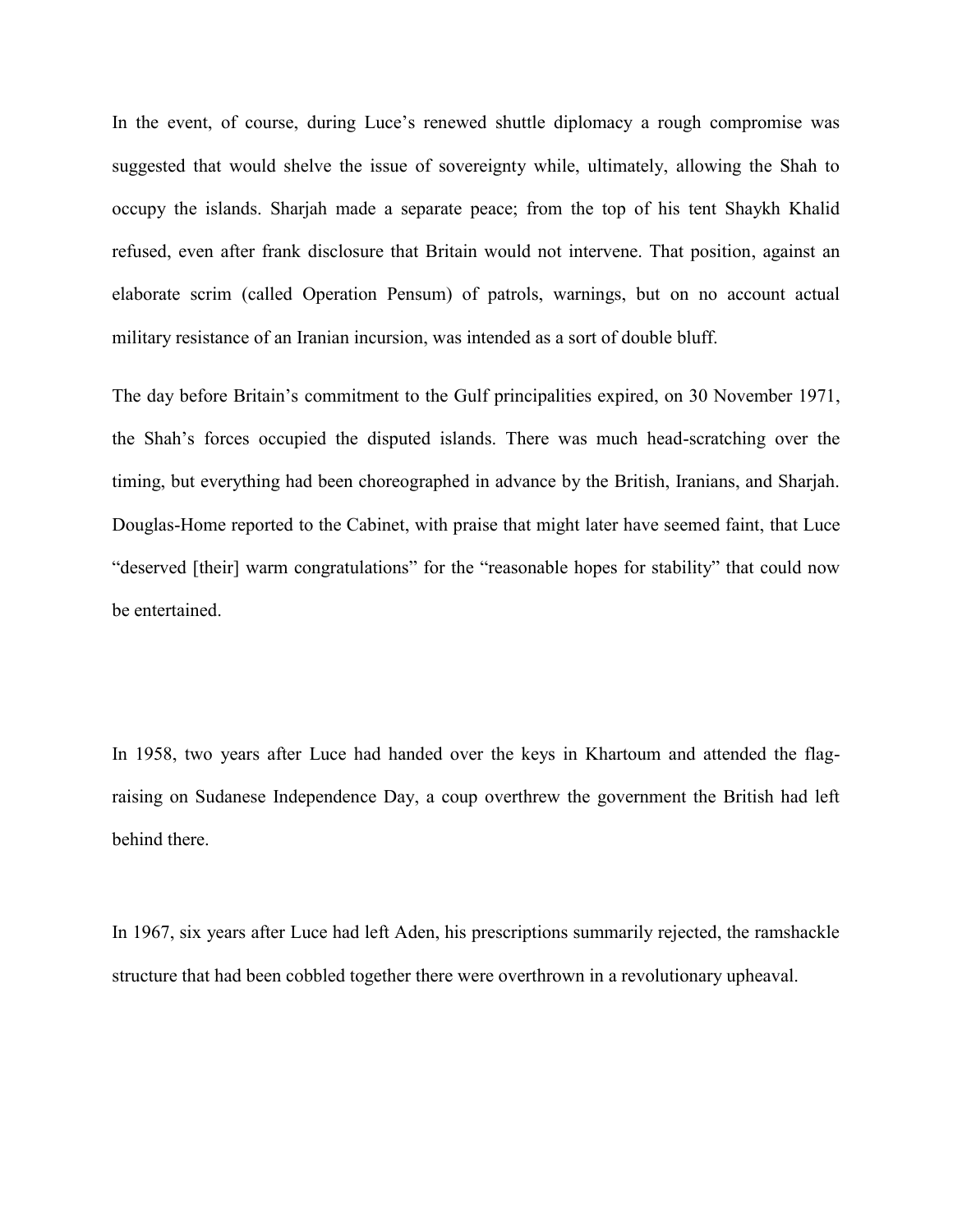Luce"s efforts as Political Resident in the Gulf to create Peninsula Solidarity may fairly be judged to have failed even before he retired: in this case the fault lay as much with local potentates as with London, but not with him.

Now, given the mess he"d been handed in 1970, Luce had succeeded as liquidator – husbanding the assets and avoiding bankruptcy. There had been neither a bang nor a whimper, for the world had not come to an end.

I should like to close with brief generalizations about salient points of Luce"s career. It is in the nature of things that we tend to pay more attention to those present at the creation of empires – the soldiers, law-givers, and administrators – than to those who preside over dissolution. But it was an animating insight of Luce in his successive positions in Khartoum, Aden, and the Gulf that *how Britain left* was ultimately more important than how long she stayed. Preservation and even enhancement of British influence was what mattered. Nor was that tenet incompatible with concern for local peoples, in the Sudan and, especially, in the Gulf. For what informed his policy was the belief that preservation of British influence in the Arab world served Britain and Arabs alike.

Luce was a *big* thinker, but he saw the necessity of taking small steps to reach long-term goals.

He was a *creative* thinker: his handling of the politics of self-government and self-determination in Khartoum was a set piece; the thawing of relations between the Aden Government and the Imam of the Yemen, which I have not had time to mention today, showed him at his best, confident and imaginative; in the Gulf he championed Peninsula Solidarity, and foresaw the